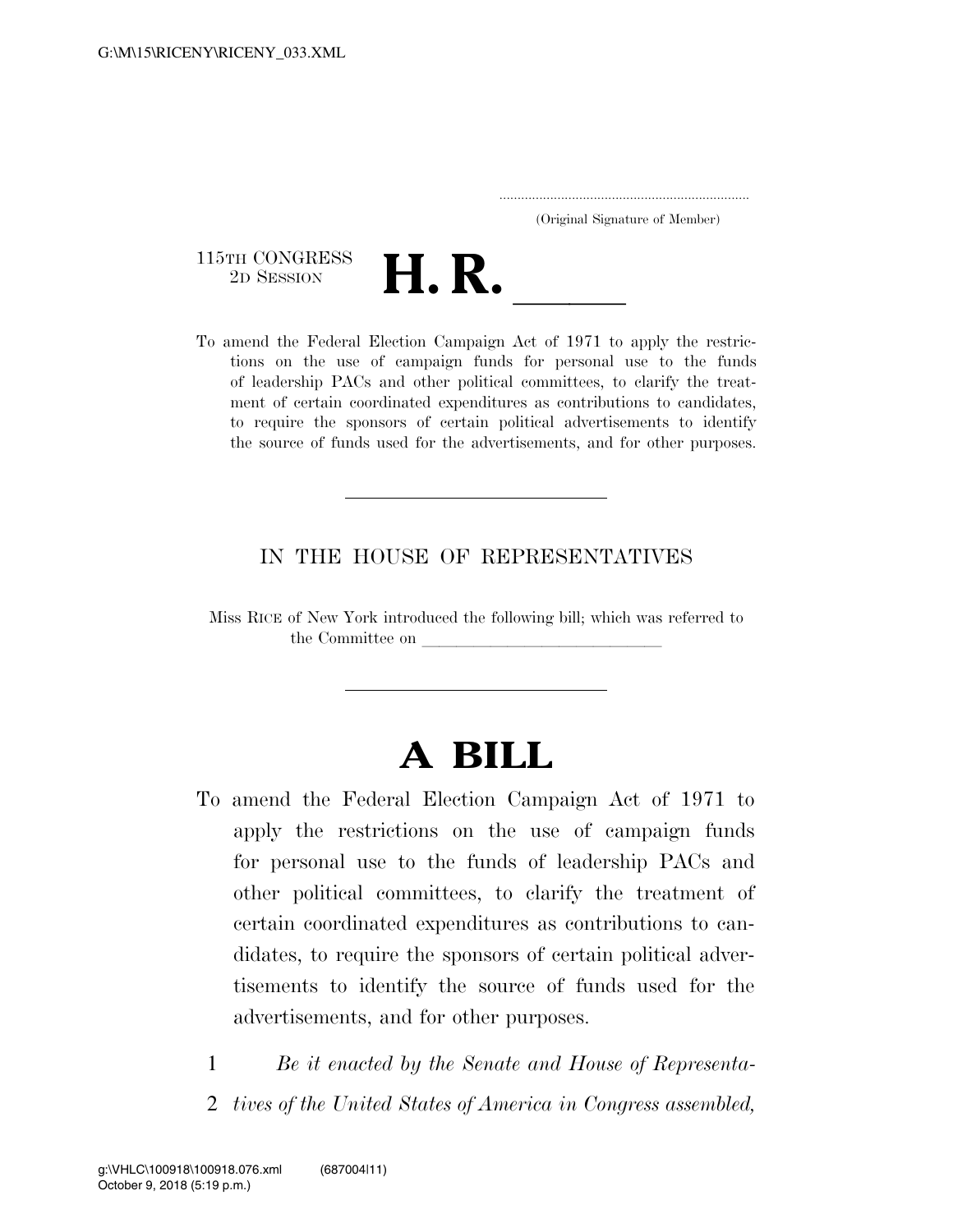### **SECTION 1. SHORT TITLE.**

 This Act may be cited as the ''Political Accountability and Transparency Act''.

# **SEC. 2. APPLYING PERSONAL USE RESTRICTIONS TO LEAD-**

 **ERSHIP PACS AND OTHER POLITICAL COM-MITTEES.** 

 (a) APPLYING RESTRICTIONS.—Section 313(b) of the Federal Election Campaign Act of 1971 (52 U.S.C. 30114(b)) is amended—

 (1) in paragraph (1), by inserting ''or a receipt of any other political committee'' after ''subsection 12  $(a)''$ ;

 (2) in paragraph (2), by striking ''contribution or donation'' and inserting ''contribution, donation, or receipt''; and

 (3) in paragraph (2), by striking ''campaign or individual's duties as a holder of Federal office'' and inserting ''campaign, the individual's duties as a holder of Federal office, or the political committee's political activities.''.

 (b) EFFECTIVE DATE.—The amendments made by this section shall apply with respect to contributions and donations received on or after the date of the enactment of this Act.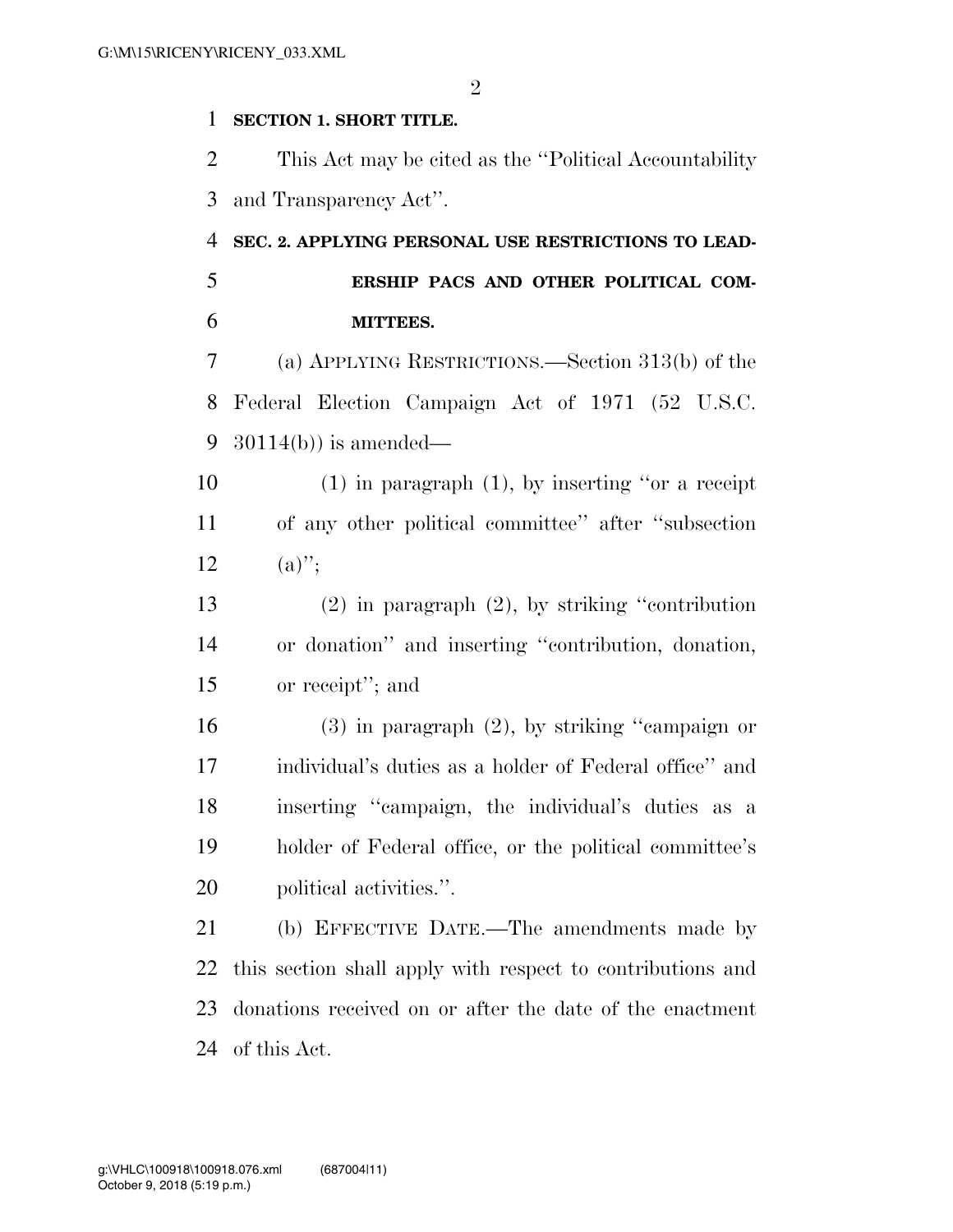| $\mathbf{1}$   | SEC. 3. CLARIFICATION OF TREATMENT OF COORDINATED        |
|----------------|----------------------------------------------------------|
| $\overline{2}$ | <b>EXPENDITURES AS CONTRIBUTIONS.</b>                    |
| 3              | CONTRIBUTION.—Section<br>TREATMENT AS<br>(a)             |
| 4              | $301(8)(A)$ of the Federal Election Campaign Act of 1971 |
| 5              | $(52 \text{ U.S.C. } 30101(8)(\text{A}))$ is amended—    |
| 6              | $(1)$ by striking "or" at the end of clause (i);         |
| 7              | (2) by striking the period at the end of clause          |
| 8              | (ii) and inserting "; or"; and                           |
| 9              | (3) by adding at the end the following new               |
| 10             | clause:                                                  |
| 11             | "(iii) any payment made by any person for                |
| 12             | a coordinated expenditure (as such term is de-           |
| 13             | fined in section 324) which is not otherwise             |
| 14             | treated as a contribution under clause (i) or            |
| 15             | clause $(ii)$ .".                                        |
| 16             | (b) DEFINITIONS.—Section $324$ of such Act $(52)$        |
| 17             | U.S.C. 30126) is amended to read as follows:             |
| 18             | "SEC. 324. PAYMENTS FOR COORDINATED EXPENDITURES.        |
| 19             | "(a) COORDINATED EXPENDITURES.-                          |
| 20             | "(1) IN GENERAL.—For purposes of section                 |
| 21             | $301(8)(A)(iii)$ , the term 'coordinated expenditure'    |
| 22             | means, with respect to a candidate, authorized com-      |
| 23             | mittee, or political party—                              |
| 24             | $\lq\lq$ any payment for any communication               |
| 25             | which republishes, disseminates, or distributes,         |
| 26             | in whole or in substantial part, any video,              |
|                |                                                          |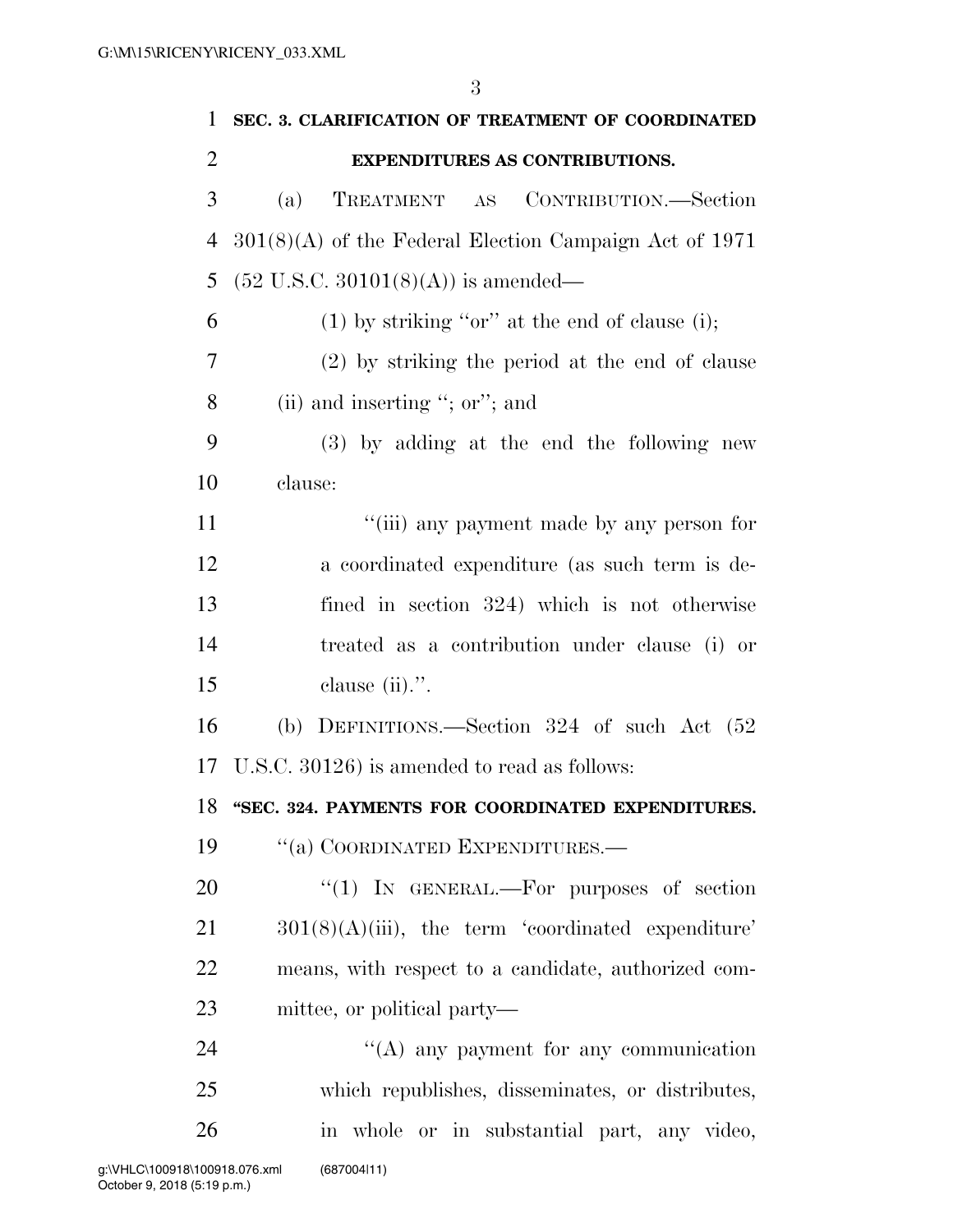| $\mathbf{1}$   | audio, written, graphic, or other form of cam-          |
|----------------|---------------------------------------------------------|
| $\overline{2}$ | paign material created or prepared by the can-          |
| 3              | didate, an authorized committee of a candidate,         |
| $\overline{4}$ | or a committee of a political party, but does not       |
| 5              | include—                                                |
| 6              | "(i) any payment made by the can-                       |
| $\tau$         | didate, the authorized committee, or the                |
| 8              | political party which created or prepared               |
| 9              | the material involved; or                               |
| 10             | "(ii) any payment for the republica-                    |
| 11             | tion, dissemination, or distribution of the             |
| 12             | material involved for purposes of opposing              |
| 13             | the candidate, authorized committee, or                 |
| 14             | political party which created or prepared               |
| 15             | the material involved; or                               |
| 16             | "(B) any payment for a covered expendi-                 |
| 17             | ture described in subsection (c) which is made          |
| 18             | in cooperation, consultation, or concert with, or       |
| 19             | at the request or suggestion of, a candidate, an        |
| 20             | authorized committee of a candidate, or a polit-        |
| 21             | ical committee of a political party, as defined in      |
| 22             | subsection (b).                                         |
| 23             | "(2) CLARIFICATION OF INDIVIDUALS TREATED               |
| 24             | AS CANDIDATES.—For purposes of this section, an         |
| 25             | individual shall be treated as a candidate if the indi- |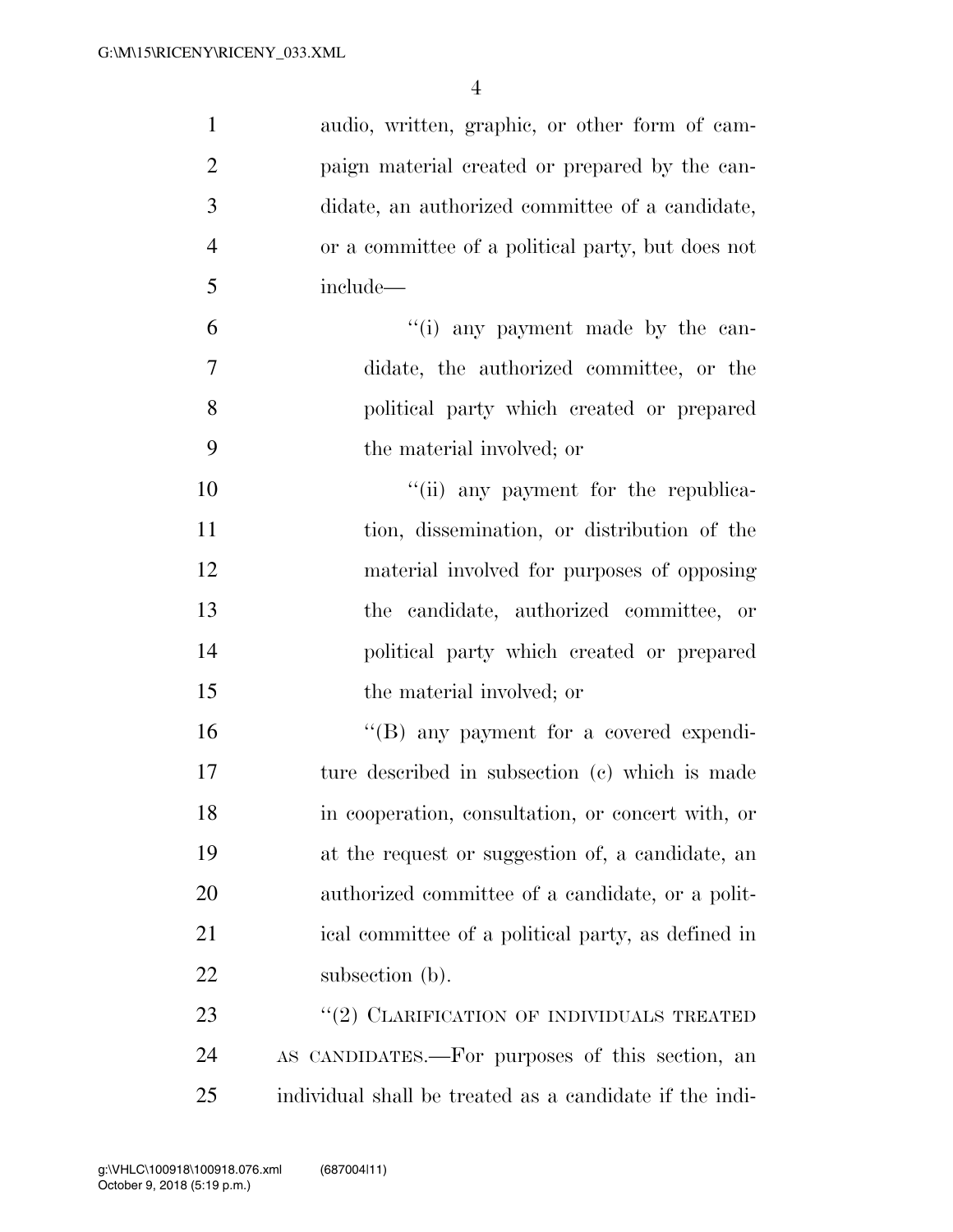vidual is a candidate at the time of a coordinated ex- penditure, without regard to whether the individual was a candidate at the time the coordination oc-curred, as described in subsection (b).

5 "(3) TREATMENT OF EMPLOYEES, INDE- PENDENT CONTRACTORS, AND AGENTS.—For pur- poses of this section, any reference to a candidate, committee, officeholder, or political party includes—

 $\langle (A)$  an employee or independent con- tractor of the candidate, committee, office- holder, or party, if such employee or contractor has executive or managerial authority (or acts under the direction or control of an employee or contractor who has such executive or manage- rial authority) for the candidate, committee, of- ficeholder, or political party at any time during the election cycle in which the expenditure is made (in the case of a candidate or committee for an election for the office of President) or during the 2-year period ending on the date the expenditure is made (in the case of a candidate or committee for an election for any other Fed-eral office or any political party); or

 ''(B) an agent (including an authorized fundraiser), whether paid or unpaid, of the can-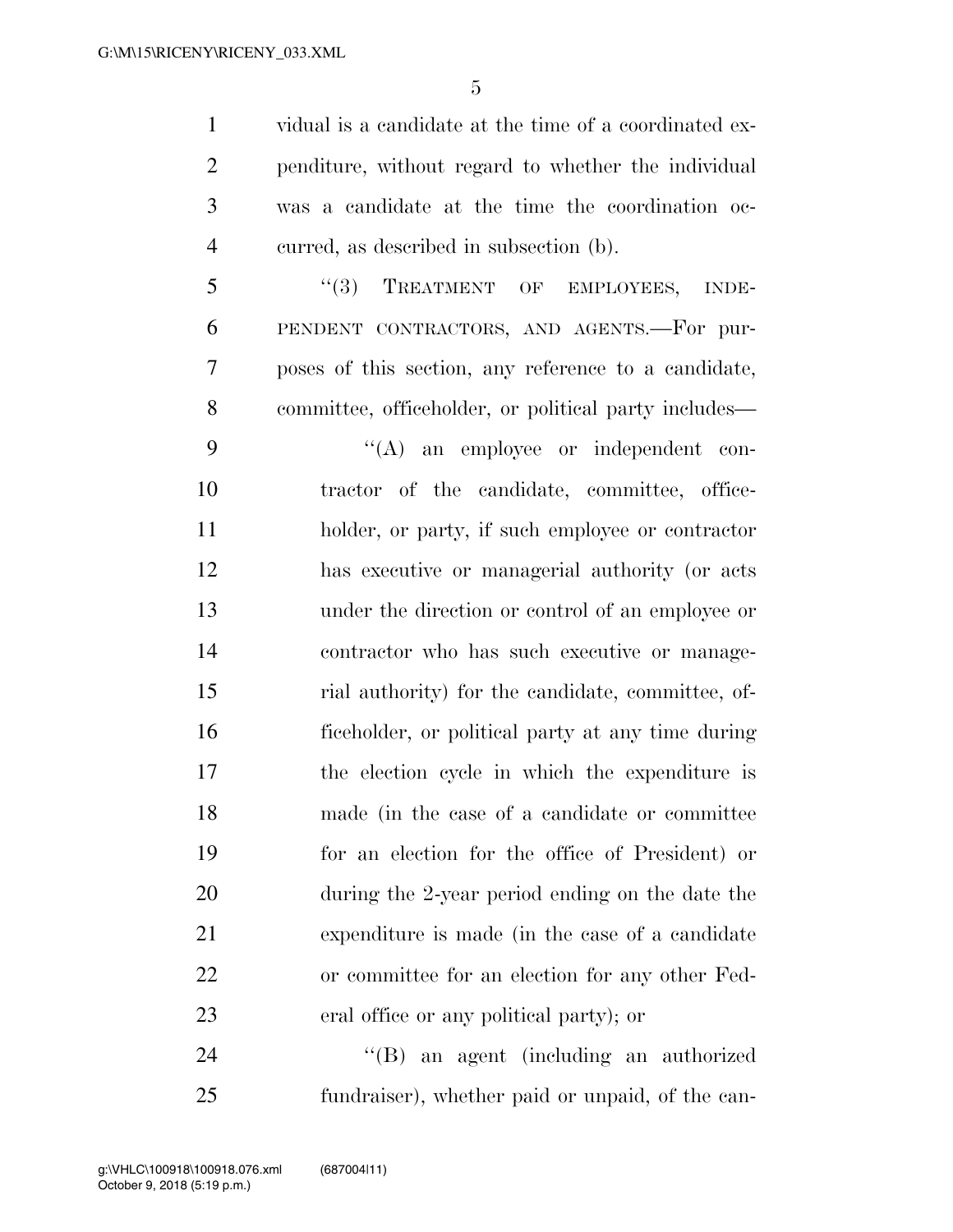didate, committee, officeholder, or party at any 2 time during the election cycle in which the ex- penditure is made (in the case of a candidate or committee for an election for the office of President) or during the 2-year period ending on the date the expenditure is made (in the case of a candidate or committee for an election for any other Federal office or any political party), without regard to whether the individual was such an agent at the time any of the co- ordination described in subsection (b) occurred. 12 ''(4) EXCEPTIONS.—A payment shall not be treated as a coordinated expenditure under this sec- tion if—  $\langle (A)$  the payment is for a communication which appears in a news story, commentary, or editorial distributed through the facilities of any broadcasting station, newspaper, magazine, or other periodical publication, unless such facili- ties are owned or controlled by any political party, political committee, or candidate; or

 $\bullet$  (B) the payment is for a candidate debate or forum conducted pursuant to regulations adopted by the Commission pursuant to section 304(f)(3)(B)(iii), or is for a communication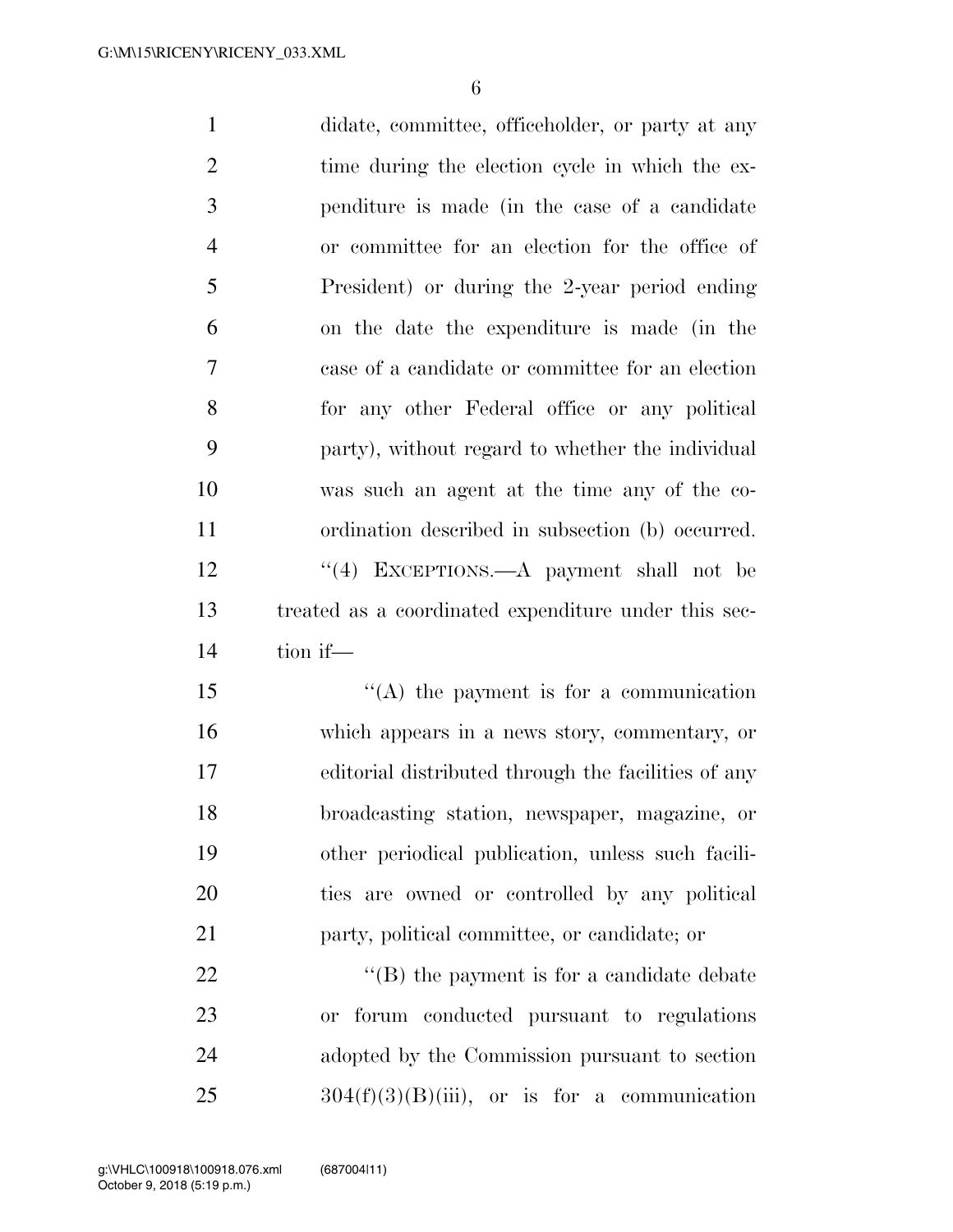which solely promotes such a debate or forum and is made by or on behalf of the person spon-soring the debate or forum.

 ''(b) COORDINATION DESCRIBED.—For purposes of this section, a covered expenditure is made 'in cooperation, consultation, or concert with, or at the request or sugges- tion of,' a candidate, an authorized committee of a can- didate, or a political committee of a political party if any of the following apply:

 $\frac{10}{10}$  The covered expenditure is not made to- tally independently of the candidate, committee, or political party. For purposes of the previous sen- tence, a covered expenditure not made totally inde- pendently of the candidate or committee includes any expenditure made pursuant to any express or implied agreement with, or any general or particular understanding with, or pursuant to any request by or communication with, the candidate, committee, or political party about the expenditure.

 $\frac{1}{2}$  During the 2-year period ending on the date the covered expenditure is made (in the case of a candidate or committee for an election for any other Federal office or any political party) or during the election cycle in which the covered expenditure is made (in the case of a candidate or committee for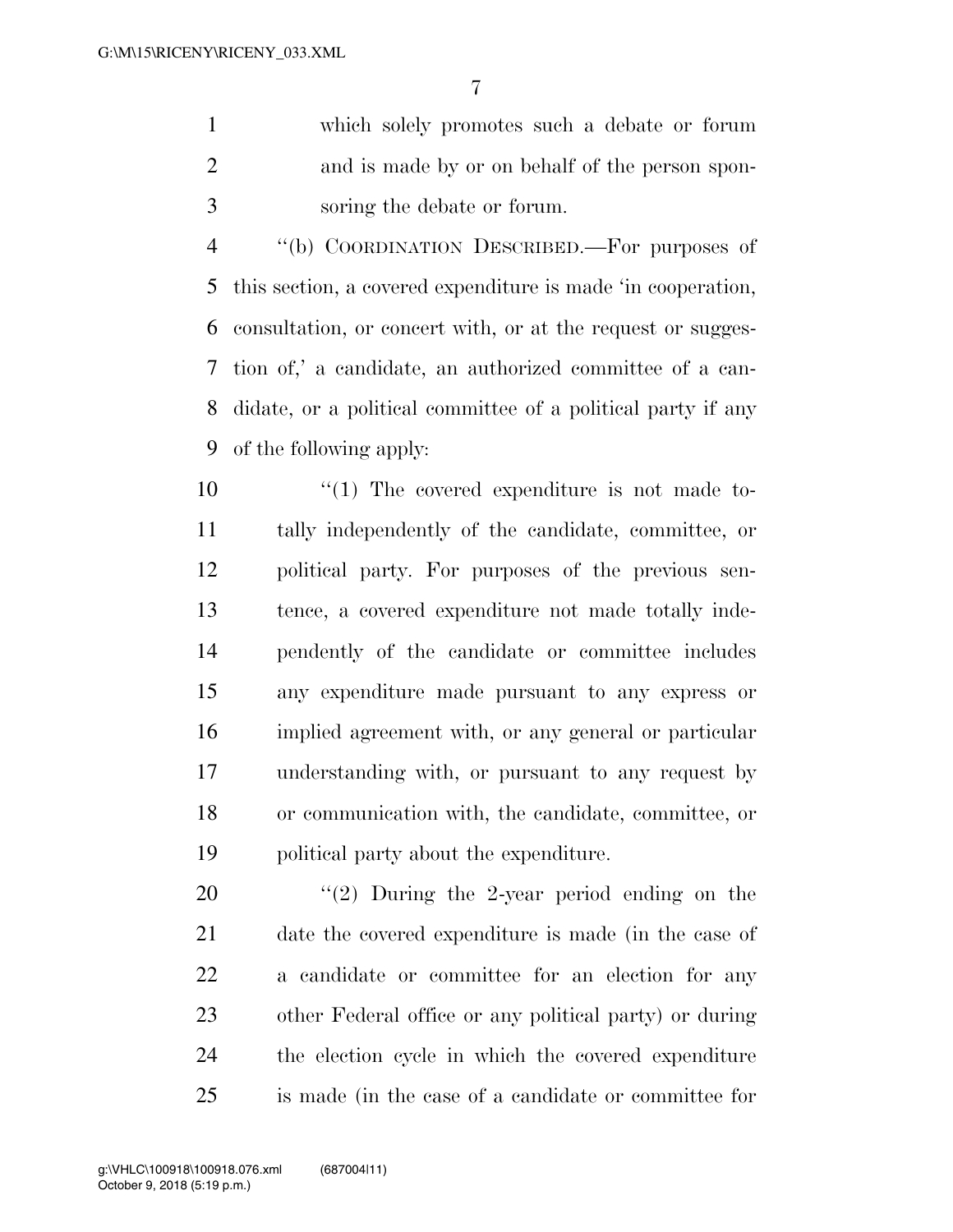an election for the office of President), the person making the covered expenditure was directly or indi- rectly established, maintained, controlled, or prin- cipally funded by the candidate, an immediate family member of the candidate, the committee, or party. For purposes of the previous sentence, an 'imme- diate family member' means, with respect to a can- didate, a father, mother, son, daughter, brother, sis- ter, spouse, domestic partner, father-in-law, or mother-in-law.

11 ''(3) During the 2-year period ending on the date the covered expenditure is made (in the case of a candidate or committee for an election for any other Federal office or any political party) or during the election cycle in which the covered expenditure is made (in the case of a candidate or committee for an election for the office of President), the can- didate, the committee, or political party solicited funds for, provided nonpublic fundraising informa- tion or strategy to, appeared as a speaker or fea- tured guest at a fundraiser for, or gave permission to be featured in fundraising efforts for, the person making the covered expenditure. The previous sen- tence does not apply if the person making the cov-ered expenditure is an organization described in sec-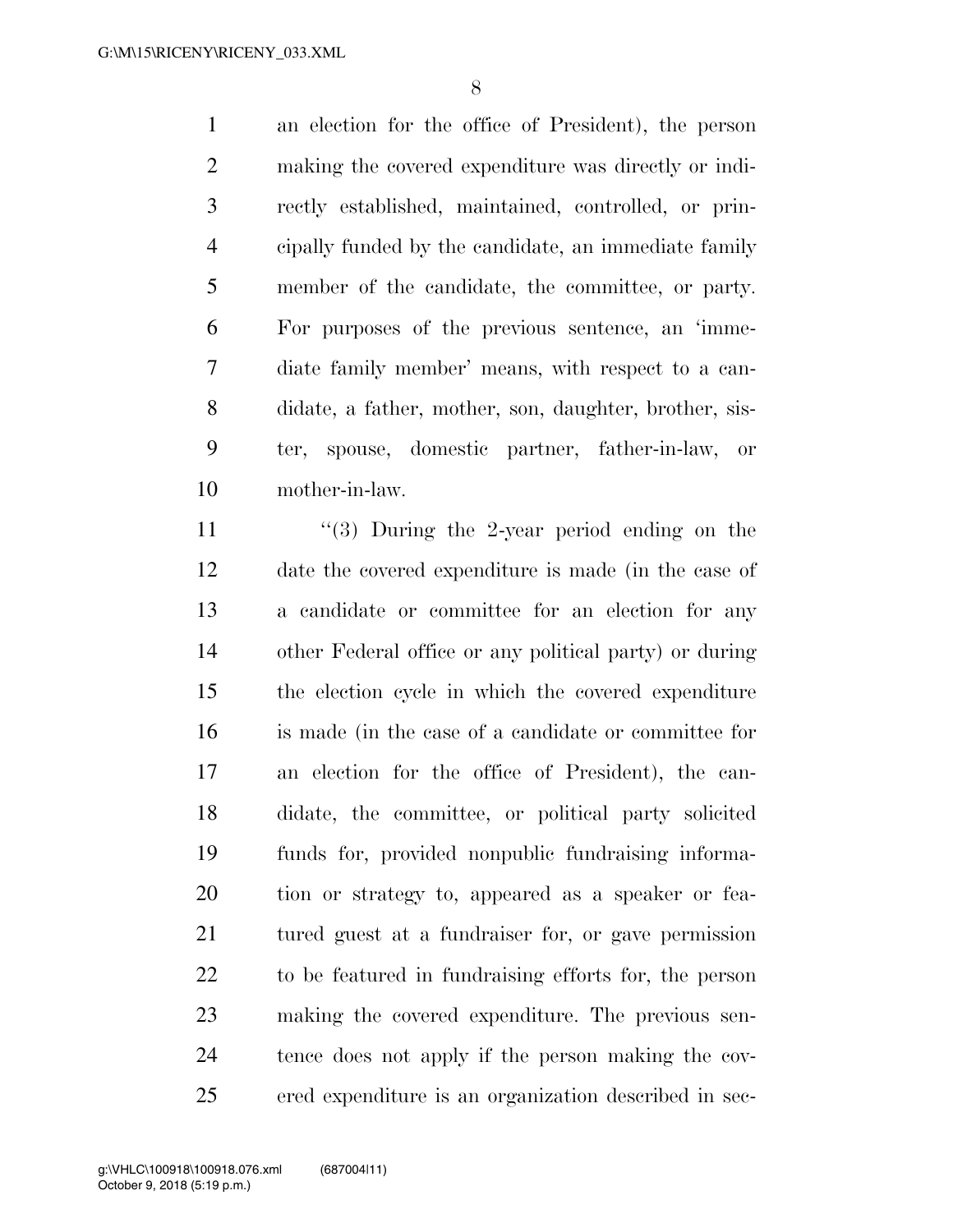tion 501(c)(3) of the Internal Revenue Code of 1986 2 and exempt from taxation under section 501(a) of such Code.

4 ''(4) The covered expenditure is made on the basis of non-public information about the can- didate's, committee's, or political party's campaign needs or plans that the candidate, committee, or po- litical party provided directly or indirectly to the per- son making the covered expenditure, including infor- mation about campaign messaging, strategy, fund- raising, planned expenditures, or polling data. The previous sentence does not apply to communications between the person making the covered expenditure and the candidate, committee, or political party sole- ly for the purpose of either engaging in discussions regarding the person's position on a policy matter or regarding whether the person will endorse the can- didate or party, so long as such communications do not include any nonpublic information about the candidate's, committee's, or party's campaign needs or plans.

 $\frac{((5)(A)}{During}$  the 2-year period ending on the date the covered expenditure is made (in the case of a candidate or committee for an election for any other Federal office or any political party) or during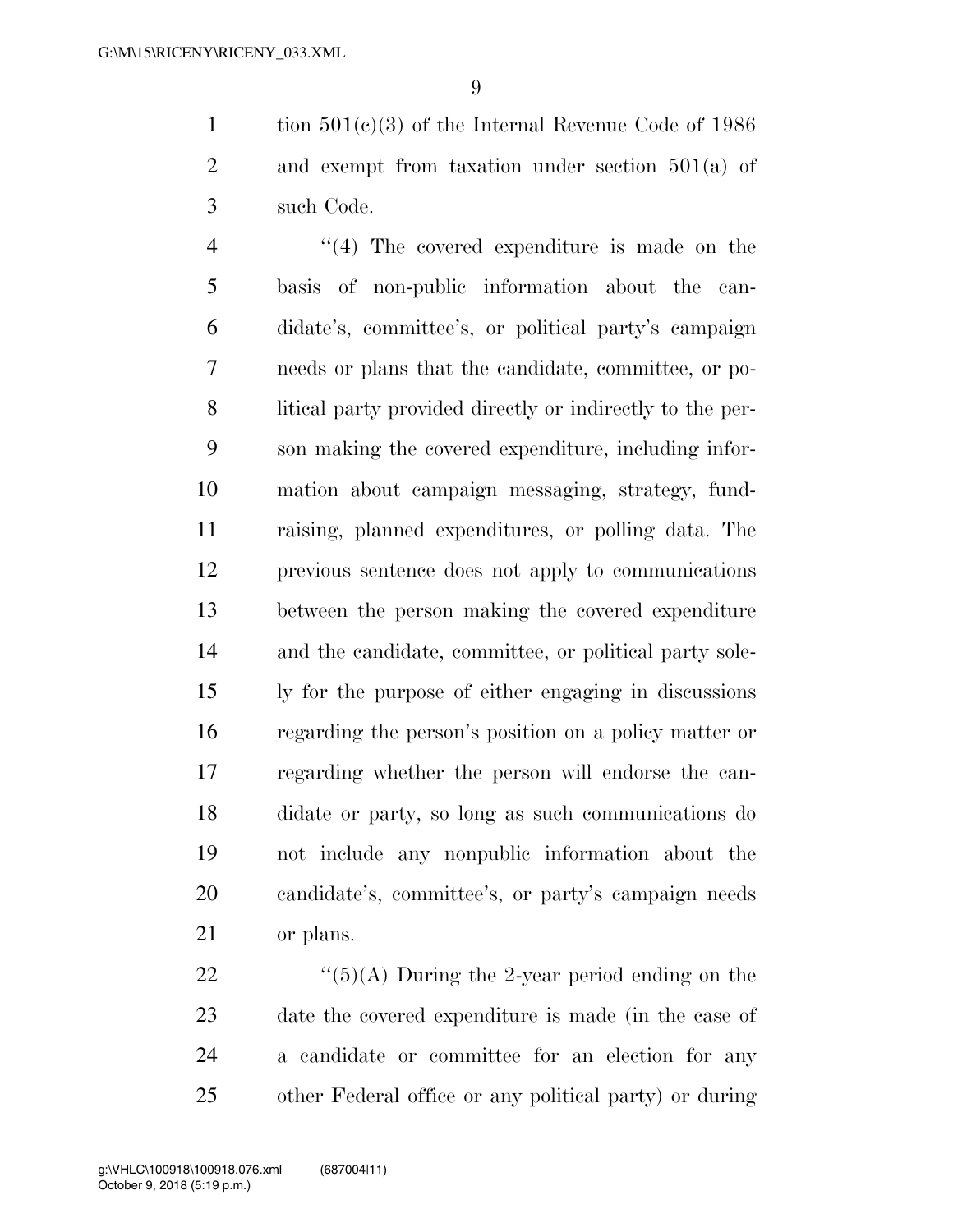| $\mathbf{1}$   | the election cycle in which the covered expenditure  |
|----------------|------------------------------------------------------|
| $\overline{2}$ | is made (in the case of a candidate or committee for |
| 3              | an election for the office of President), the person |
| 4              | making the covered expenditure employed or other-    |
| 5              | wise retained the services (other than accounting or |
| 6              | legal services) of a person who, at any point during |
| 7              | that cycle or two-year period—                       |
| 8              | "(i) had executive or managerial authority           |
| 9              | for the candidate, committee, or party, whether      |
| 10             | paid or unpaid;                                      |
| 11             | "(ii) was authorized to raise or expend              |
| 12             | funds for the candidate, committee, or party         |
| 13             | and had nonpublic information from the can-          |
| 14             | didate, committee, or party about the can-           |
| 15             | didate's, committee's or party's campaign's          |
| 16             | needs or plans; or                                   |
| 17             | "(iii) provided the candidate, committee, or         |
| 18             | party with professional services (other than ac-     |
| 19             | counting or legal services) related to campaign      |
| 20             | or fundraising strategy.                             |
| 21             | "(B) Subparagraph $(A)$ does not apply with re-      |
| 22             | spect to a person employed or otherwise retained by  |
| 23             | a person making a covered expenditure if, at the     |
| 24             | time the person who was so employed or retained ex-  |
| 25             | ercised the authority or provided the services de-   |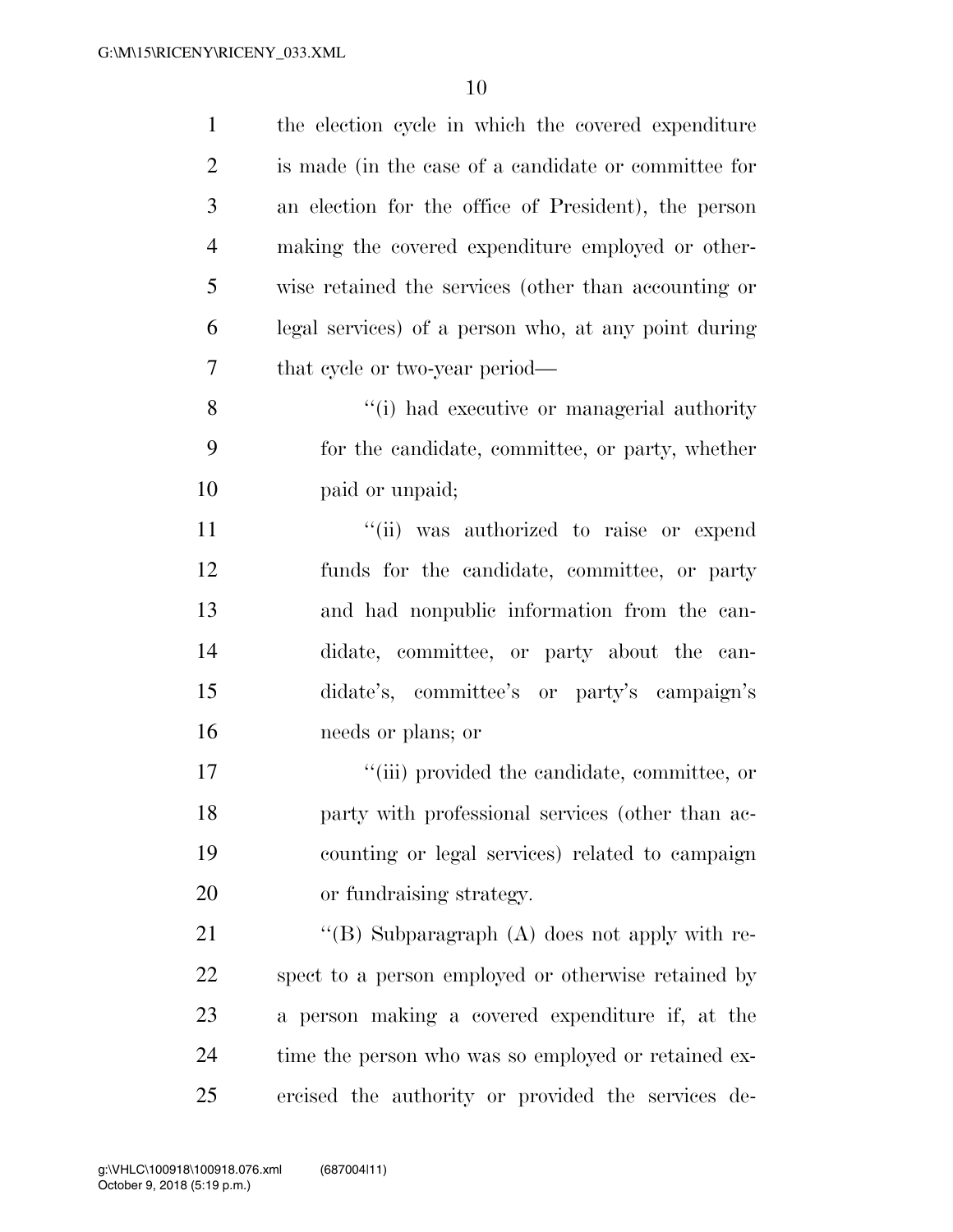| $\mathbf{1}$   | scribed in clauses (i) through (iii) of such subpara- |
|----------------|-------------------------------------------------------|
| $\overline{2}$ | graph, the person making the covered expenditure      |
| 3              | had in effect a firewall policy which meets the re-   |
| $\overline{4}$ | quirements of subsection (d).                         |
| 5              | "(c) COVERED EXPENDITURES.-                           |
| 6              | "(1) CANDIDATES AND AUTHORIZED COMMIT-                |
| 7              | TEES.—For purposes of this section, the term 'cov-    |
| 8              | ered expenditure' means, with respect to a candidate  |
| 9              | or an authorized committee of a candidate, any of     |
| 10             | the following:                                        |
| 11             | "(A) An expenditure for a public commu-               |
| 12             | nication (as defined in section $301(22)$ )           |
| 13             | which-                                                |
| 14             | "(i) expressly advocates for the nomi-                |
| 15             | nation or election of the candidate or for            |
| 16             | the defeat of an opponent of the candidate            |
| 17             | (or contains the functional equivalent of             |
| 18             | express advocacy);                                    |
| 19             | "(ii) promotes or supports the can-                   |
| 20             | didate, or attacks or opposes an opponent             |
| 21             | of the candidate (regardless of whether the           |
| 22             | communication expressly advocates<br>the              |
| 23             | election or defeat of a candidate or con-             |
| 24             | tains the functional equivalent of express            |
| 25             | advocacy); or                                         |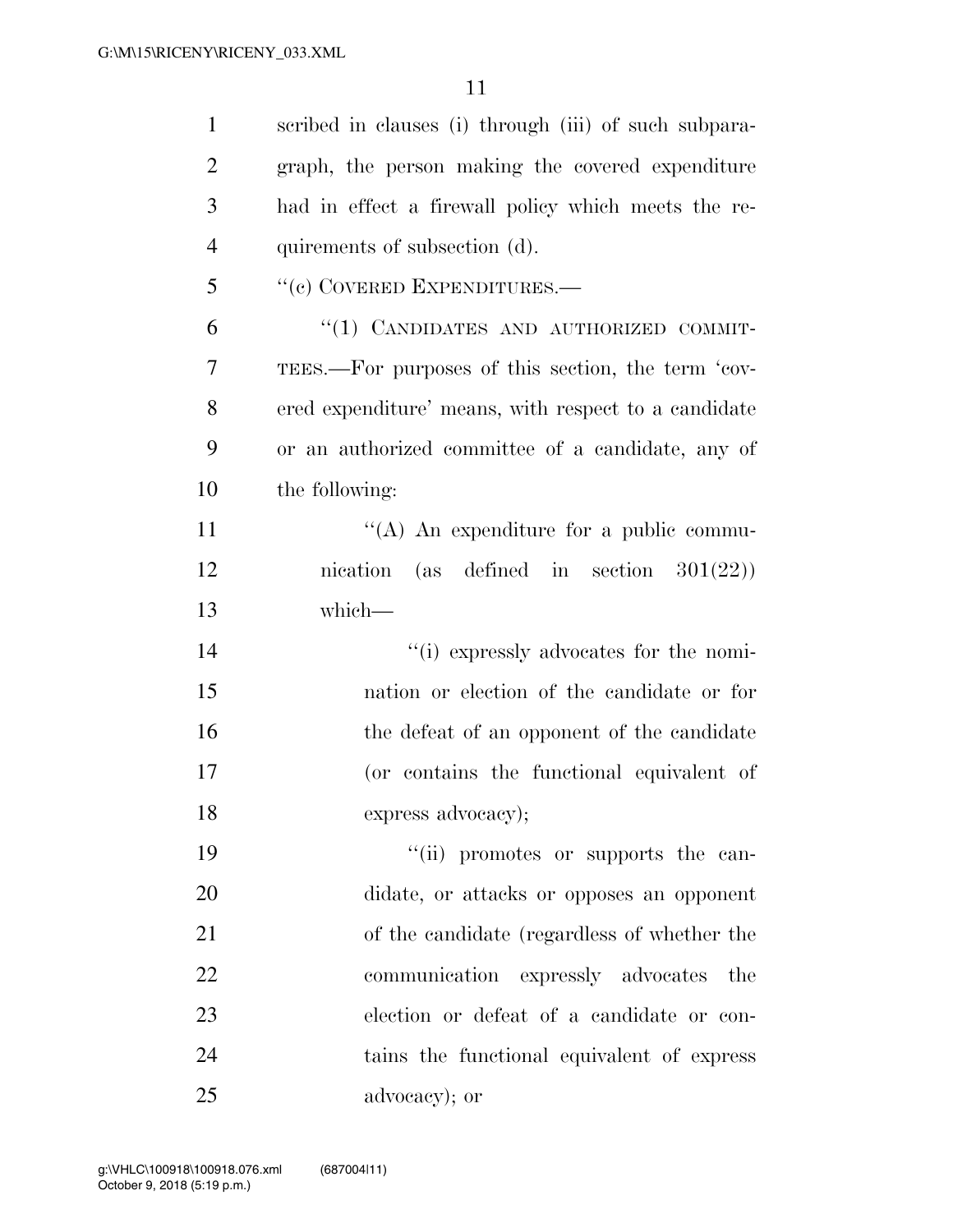| $\mathbf{1}$   | "(iii) refers to the candidate or an op-            |
|----------------|-----------------------------------------------------|
| $\overline{2}$ | ponent of the candidate but is not de-              |
| 3              | scribed in clause (i) or clause (ii), but only      |
| $\overline{4}$ | if, during the period which begins 120 days         |
| 5              | before the date of the primary election for         |
| 6              | the office involved and ends on the date of         |
| 7              | the general election for such office (or, if        |
| 8              | necessary, the date of a runoff election fol-       |
| 9              | lowing such general election), the commu-           |
| 10             | nication is disseminated in the jurisdiction        |
| 11             | of the office the candidate is seeking.             |
| 12             | "(B) An expenditure to pay for partisan             |
| 13             | voter activity (such as partisan voter registra-    |
| 14             | tion, get-out-the-vote activity, phone banking, or  |
| 15             | generic campaign activity) in the jurisdiction of   |
| 16             | the office the candidate is seeking.                |
| 17             | "(C) An expenditure to pay for research,            |
| 18             | design or production costs, polling expenses,       |
| 19             | data analytics, creating or purchasing mailing      |
| 20             | or social media lists, or other activities related  |
| 21             | to the expenditures described in subparagraphs      |
| 22             | $(A)$ or $(B)$ .                                    |
| 23             | "(2) POLITICAL PARTIES.—For purposes of this        |
| 24             | section, the term 'covered expenditure' means, with |

respect to a political party, any of the following: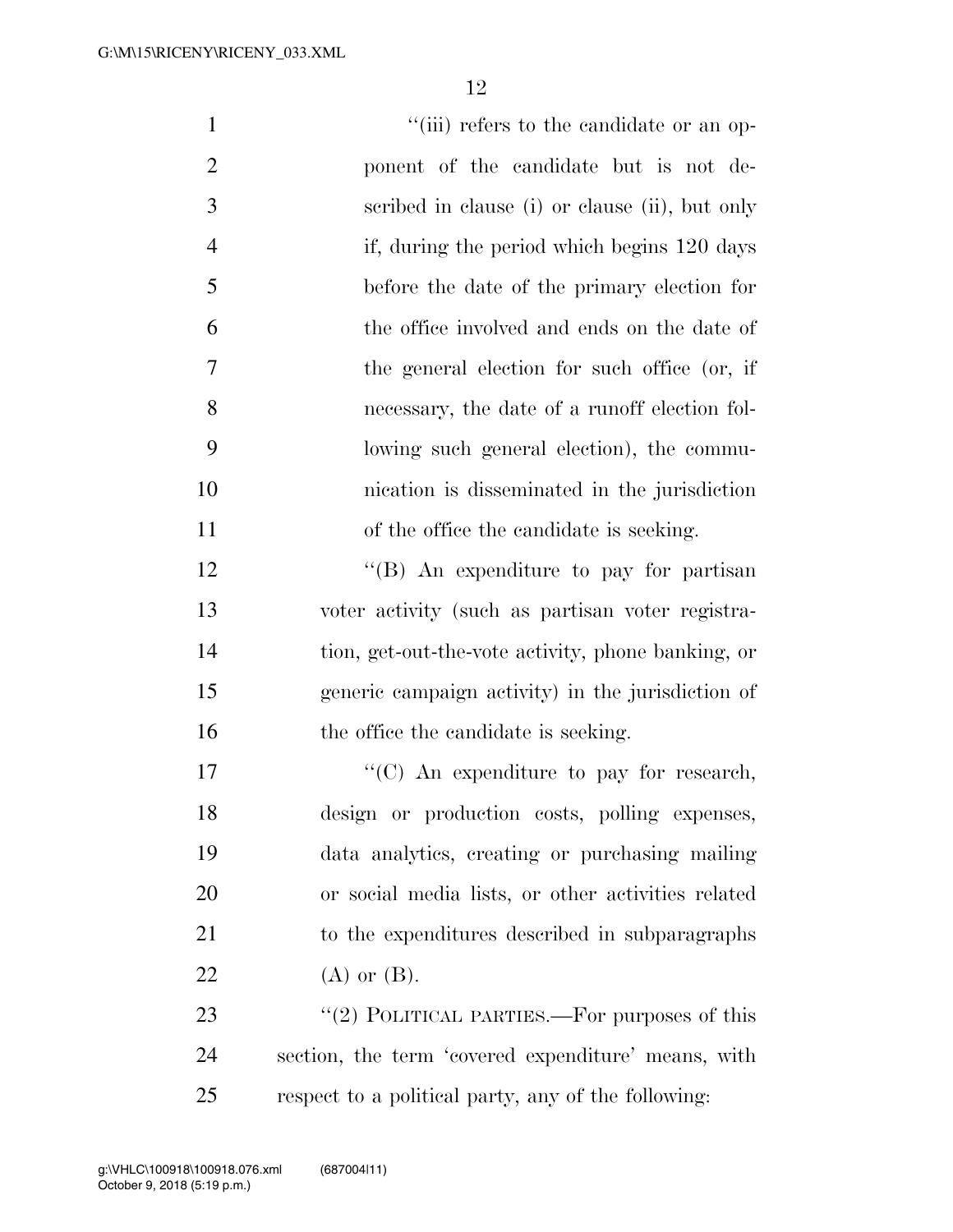1  $\langle (A) \rangle$  An expenditure for a public commu- nication (as defined in section 301(22)) which—

 ''(i) expressly advocates for the nomi- nation or election of a candidate of the party or for the defeat of an opponent of a candidate of the party, including a com- munication which expressly advocates ge- nerically for the election of candidates of the party or for the defeat of opponents of candidates of the party (or contains the functional equivalent of express advocacy);

 ''(ii) promotes or supports a candidate of the party, or attacks or opposes an op-15 ponent of a candidate of the party (regard- less of whether the communication ex- pressly advocates the election or defeat of a candidate or contains the functional equivalent of express advocacy); or

 $\frac{1}{1}$  (iii) refers to a candidate of the party or an opponent of a candidate of the party but is not described in clause (i) or clause (ii), but only if, during the period which begins 120 days before the date of the primary election for the office involved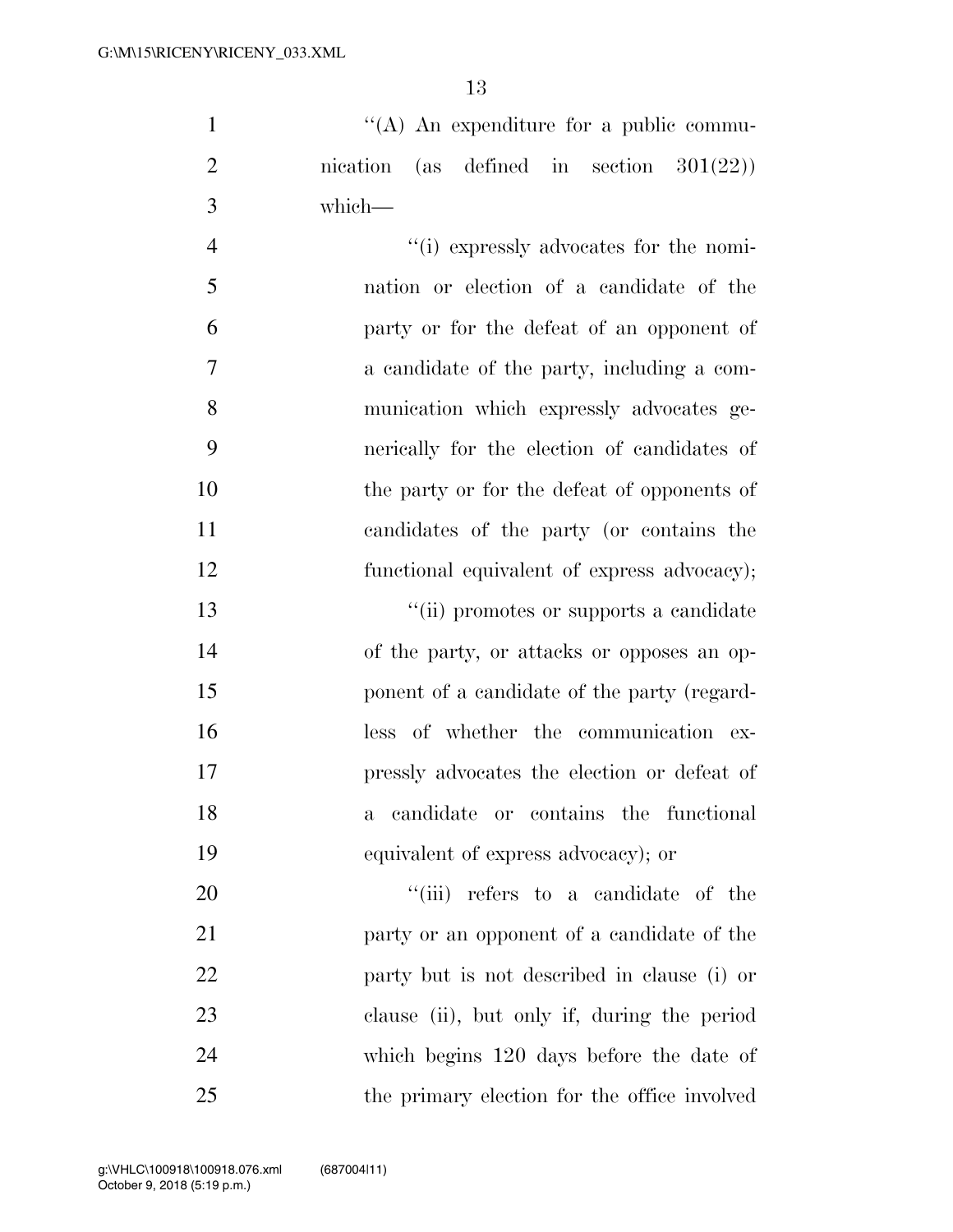| $\mathbf{1}$   | and ends on the date of the general elec-                        |
|----------------|------------------------------------------------------------------|
| $\overline{2}$ | tion for such office (or, if necessary, the                      |
| 3              | date of a runoff election following such                         |
| $\overline{4}$ | general election), the communication is dis-                     |
| 5              | seminated in the jurisdiction of the office                      |
| 6              | the candidate is seeking.                                        |
| 7              | "(B) An expenditure to pay for partisan                          |
| 8              | voter activity (such as partisan voter registra-                 |
| 9              | tion, get-out-the-vote activity, phone banking, or               |
| 10             | generic campaign activity) in the jurisdiction of                |
| 11             | the office a candidate of the party is seeking.                  |
| 12             | "(C) An expenditure to pay for research,                         |
| 13             | design or production costs, polling expenses,                    |
| 14             | data analytics, creating or purchasing mailing                   |
| 15             | or social media lists, or other activities related               |
| 16             | to the expenditures described in subparagraphs                   |
| 17             | $(A)$ or $(B)$ .                                                 |
| 18             | "(d) FIREWALL POLICY REQUIREMENTS.—For pur-                      |
| 19             | poses of paragraph $(5)$ of subsection $(b)$ , a firewall policy |
| 20             | of a person making a covered expenditure meets the re-           |
| 21             | quirements of this subsection if all of the following apply.     |
| 22             | $\lq(1)$ The policy separates the specific staff of              |
| 23             | such person who provide services related to the mak-             |
| 24             | ing of the covered expenditure from the distinct, spe-           |
| 25             | cific staff who have engaged or will engage in any               |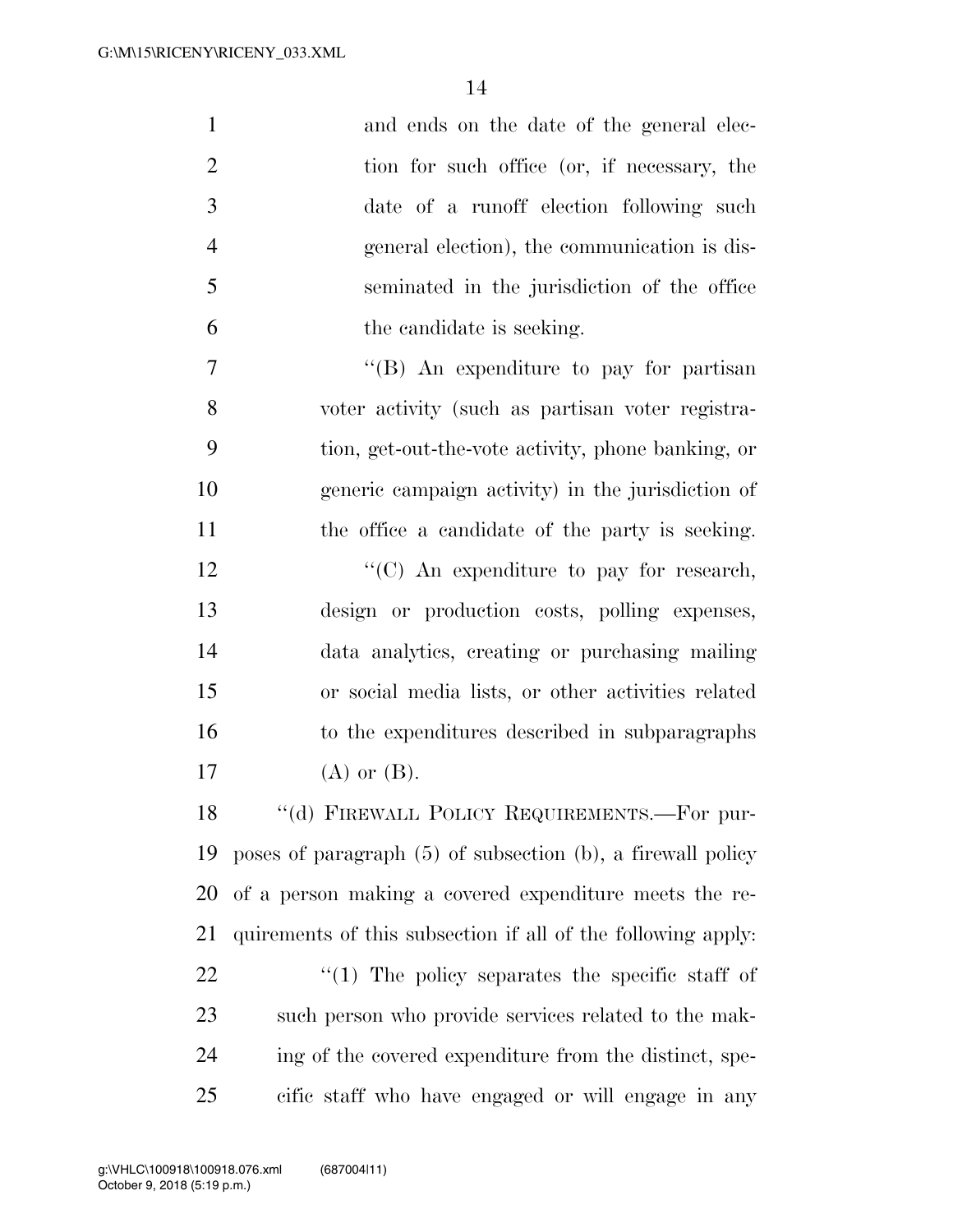of the authorities or services described in clauses (i) 2 through (iii) of subparagraph (B) of paragraph (5) of subsection (b) with the candidate, authorized committee, or political party supported by the cov-ered expenditure.

 ''(2) The policy forbids owners of such person and executives, managers, and supervisors within such person's organization, to simultaneously oversee the work of staff being separated by a firewall.

 ''(3) The policy imposes a prohibition on the flow of strategic nonpublic information, including by imposing physical and technological separations, be- tween such person and the candidate, committee, or party supported by the covered expenditure, and be- tween the specific staff who are being separated by the firewall.

17 ''(4) The policy is memorialized in writing and distributed to all relevant staff (including consult- ants) before such staff provide any services relating to the making of the covered expenditure, and the written policy described both the general firewall pol- icy and any specific firewall created pursuant to such policy, and the person making the covered ex- penditure provides such written policy upon request to the Commission.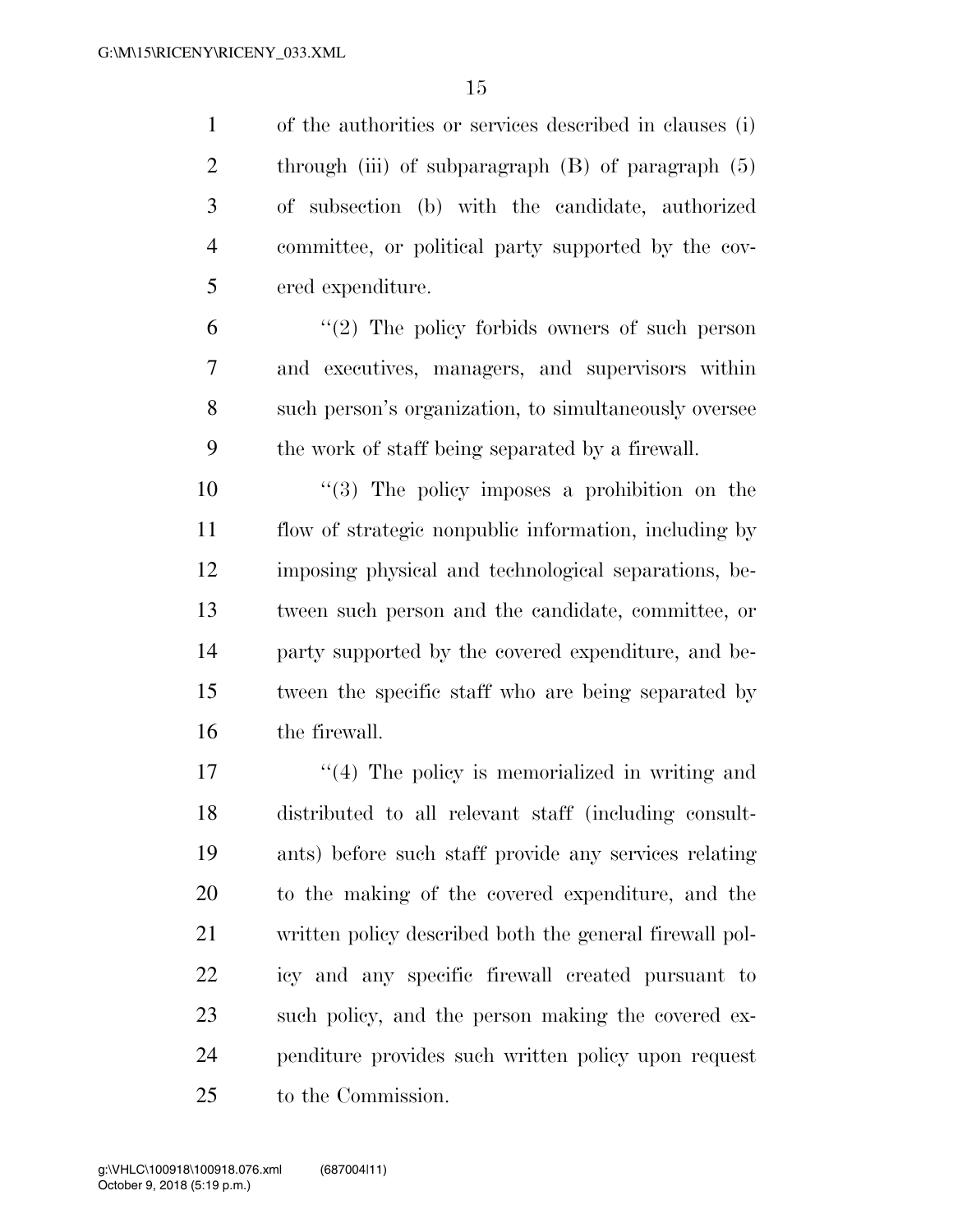''(e) NO LIMITATION ON APPLICATION OF OTHER COORDINATION RULES.—Nothing in this section may be construed to limit the application of section 315(a)(7) to any contribution, expenditure, disbursement, or person.''. (c) EFFECTIVE DATE; EFFECT ON EXISTING REGU-LATIONS.—

 (1) EFFECTIVE DATE.—The amendments made by this section shall apply with respect to payments made on or after the expiration of the 60-day period which begins on the date of the enactment of this Act, without regard to whether or not the Federal Election Commission has promulgated regulations in accordance with paragraph (2)(B) as of the expira-tion of such period.

 (2) REPEAL OF EXISTING REGULATIONS ON CO- ORDINATION.—Effective upon the expiration of the 60-day period which begins on the date of the enact-ment of this Act—

 (A) the regulations on coordinated commu- nications adopted by the Federal Election Com- mission which are in effect on the date of the enactment of this Act (as set forth in 11 CFR Part 109, Subpart C, under the heading ''Co-ordination'') are repealed; and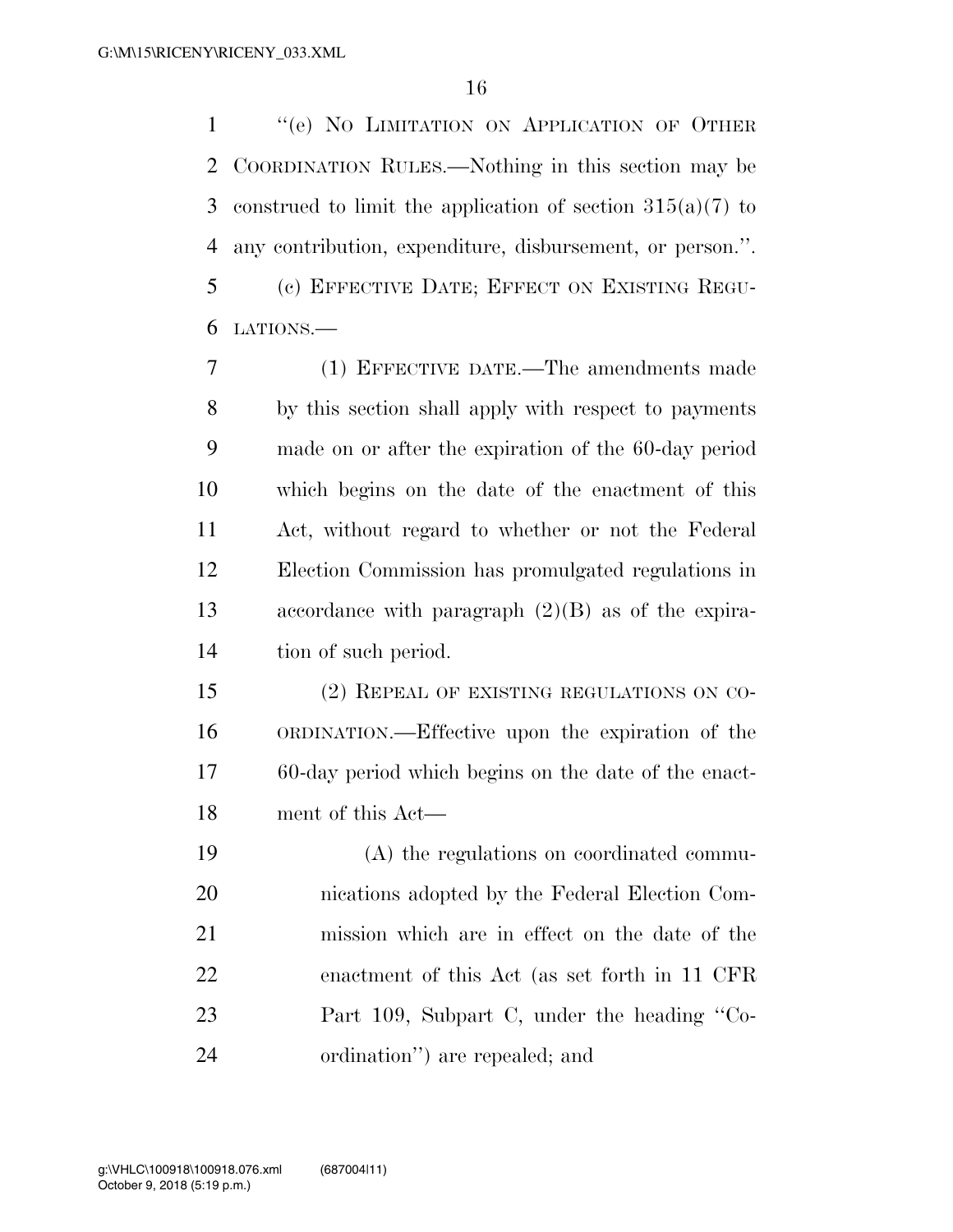(B) the Federal Election Commission shall promulgate new regulations on coordinated communications which reflect the amendments made by this Act.

 (3) TERMINATION OF VALIDITY OF ADVISORY OPINIONS.—To the extent that any advisory opinion issued by the Federal Election Commission prior to expiration of the period described in paragraph (2) was based on the regulations referred to in subpara- graph (A) of paragraph (2), the validity of the opin- ion is hereby terminated, and no person may rely upon the opinion with respect to conduct occurring after the expiration of such period.

**SEC. 4. EXPANSION OF DEFINITION OF PUBLIC COMMU-**

#### **NICATION.**

 (a) IN GENERAL.—Paragraph (22) of section 301 of the Federal Election Campaign Act of 1971 (52 U.S.C. 30101(22)) is amended by striking ''or satellite commu- nication'' and inserting ''satellite, paid Internet, or paid digital communication''.

 (b) TREATMENT OF CONTRIBUTIONS AND EXPENDI- TURES.—Section 301 of such Act (52 U.S.C. 30101) is amended—

24 (1) in paragraph  $(8)(B)$ —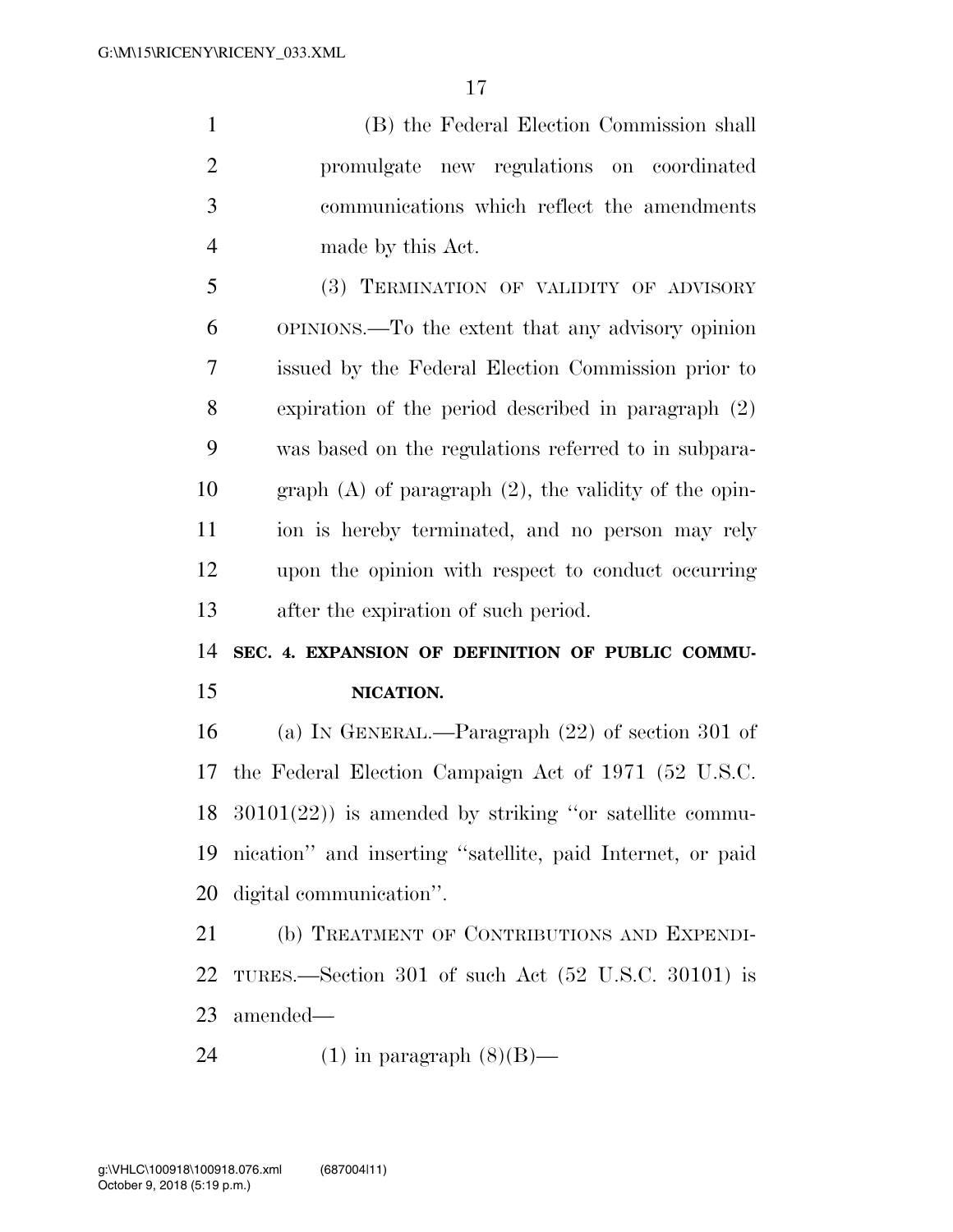| $\mathbf{1}$   | (A) by striking "on broadcasting stations,         |
|----------------|----------------------------------------------------|
| $\overline{2}$ | or in newspapers, magazines, or similar types of   |
| 3              | general public political advertising" in clause    |
| $\overline{4}$ | (v) and inserting "in any public communica-        |
| 5              | $\text{tion}''$                                    |
| 6              | (B) by striking "broadcasting, newspaper,          |
| 7              | magazine, billboard, direct mail, or similar type  |
| 8              | of general public communication or political ad-   |
| 9              | vertising" in clause $(ix)(1)$ and inserting "pub- |
| 10             | lic communication"; and                            |
| 11             | (C) by striking "but not including the use         |
| 12             | of broadcasting, newspapers, magazines, bill-      |
| 13             | boards, direct mail, or similar types of general   |
| 14             | public communication or political advertising"     |
| 15             | in clause (x) and inserting "but not including     |
| 16             | use in any public communication"; and              |
| 17             | $(2)$ in paragraph $(9)(B)$ —                      |
| 18             | (A) by striking clause (i) and inserting the       |
| 19             | following:                                         |
| 20             | "(i) any news story, commentary, or                |
| 21             | editorial distributed through the facilities       |
| 22             | of any broadcasting station or any print,          |
| 23             | online, or digital newspaper, magazine,            |
| 24             | blog, publication, or periodical, unless such      |
| 25             | broadcasting, print, online, or digital facili-    |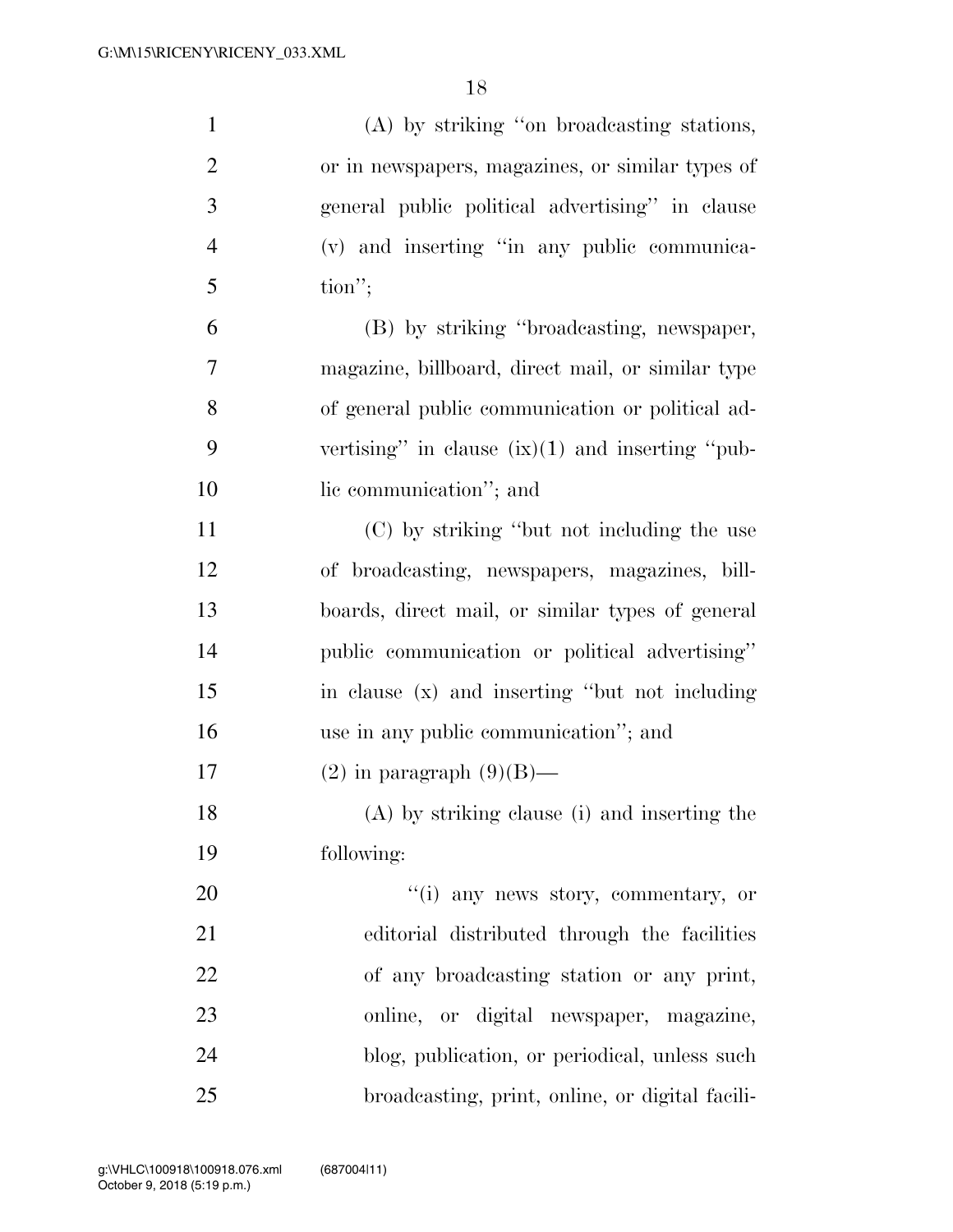| $\mathbf{1}$   | ties are owned or controlled by any polit-           |
|----------------|------------------------------------------------------|
| $\mathfrak{2}$ | ical party, political committee, or can-             |
| 3              | didate;"; and.                                       |
| $\overline{4}$ | (B) by striking "on broadcasting stations,           |
| 5              | or in newspapers, magazines, or similar types of     |
| 6              | general public political advertising" in clause      |
| 7              | (iv) and inserting "in any public communica-         |
| 8              | tion".                                               |
| 9              | (c) DISCLOSURE AND DISCLAIMER STATEMENTS.-           |
| 10             | Subsection (a) of section 318 of such Act (52 U.S.C. |
| 11             | $30120$ ) is amended—                                |
| 12             | (1) by striking "financing any communication         |
| 13             | through any broadcasting station, newspaper, maga-   |
| 14             | zine, outdoor advertising facility, mailing, or any  |
| 15             | other type of general public political advertising"  |
| 16             | and inserting "financing any public communication";  |
| 17             | and                                                  |
| 18             | (2) by striking "solicits any contribution           |
| 19             | through any broadcasting station, newspaper, maga-   |
| 20             | zine, outdoor advertising facility, mailing, or any  |
| 21             | other type of general public political advertising"  |
| 22             | and inserting "solicits any contribution through any |
| 23             | public communication".                               |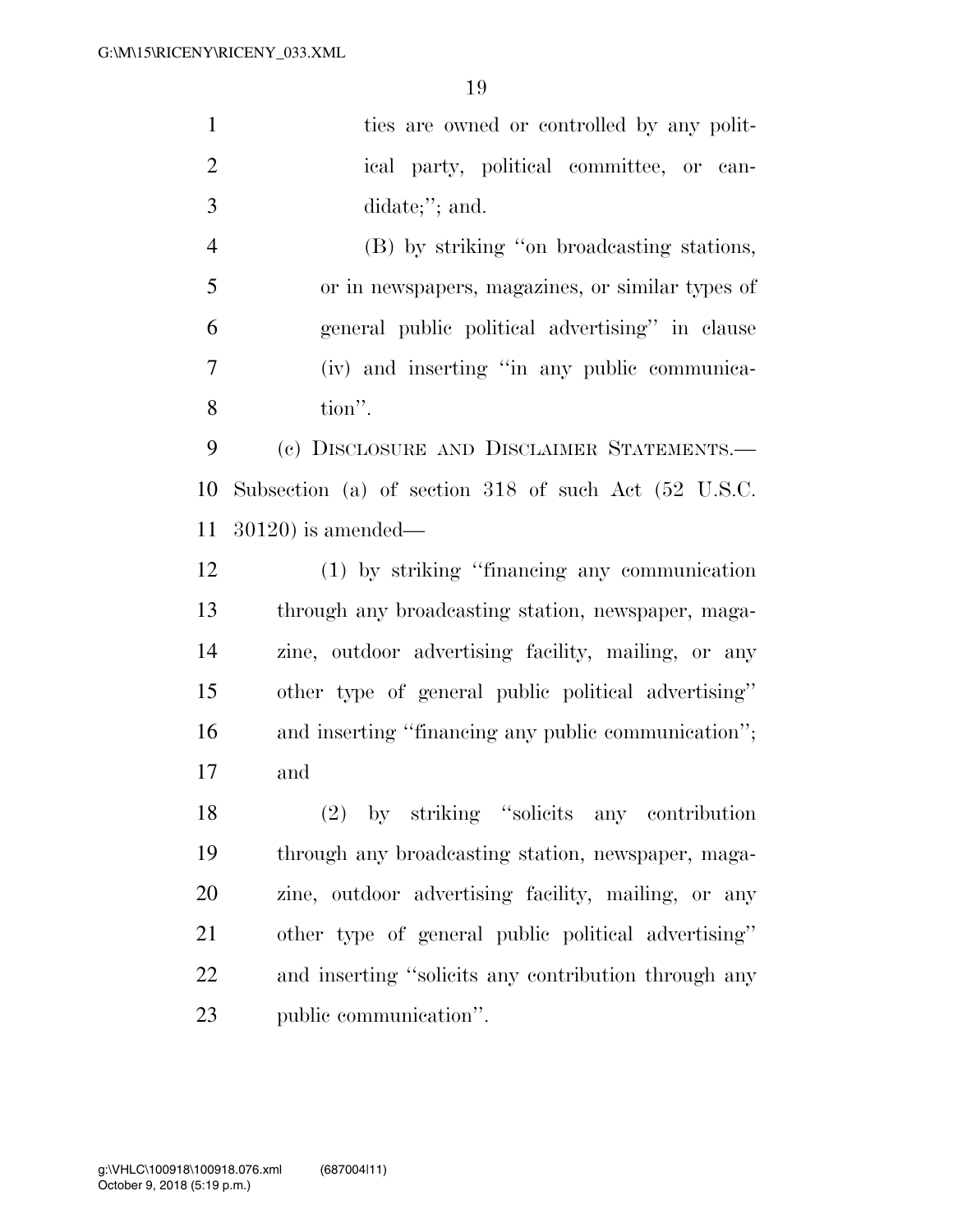| $\mathbf{1}$   | (d) EFFECTIVE DATE.—The amendments made by              |
|----------------|---------------------------------------------------------|
| 2              | this section shall apply with respect to communications |
| 3              | disseminated on or after January 1, 2019.               |
| $\overline{4}$ | SEC. 5. EXPANSION OF DEFINITION OF ELECTIONEERING       |
| 5              | <b>COMMUNICATION.</b>                                   |
| 6              | (a) EXPANSION TO ONLINE COMMUNICATIONS.—                |
| 7              | (1) APPLICATION TO QUALIFIED INTERNET AND               |
| 8              | DIGITAL COMMUNICATIONS.-                                |
| 9              | $(A)$ IN GENERAL.—Subparagraph $(A)$ of                 |
| 10             | section $304(f)(3)$ of the Federal Election Cam-        |
| 11             | paign Act of 1971 (52 U.S.C. 30104 $(f)(3)(A)$ )        |
| 12             | is amended by striking "or satellite communica-         |
| 13             | tion" each place it appears in clauses (i) and          |
| 14             | (ii) and inserting "satellite, or qualified Inter-      |
| 15             | net or digital communication".                          |
| 16             | (B) QUALIFIED INTERNET OR DIGITAL                       |
| 17             | COMMUNICATION.—Paragraph (3) of section                 |
| 18             | $304(f)$ of such Act $(52 \text{ U.S.C. } 30104(f))$ is |
| 19             | amended by adding at the end the following              |
| 20             | new subparagraph:                                       |
| 21             | "(D) QUALIFIED INTERNET OR DIGITAL                      |
| 22             | COMMUNICATION.—The term 'qualified Internet             |
| 23             | or digital communication' means any commu-              |
| 24             | nication which is placed or promoted for a fee          |
| 25             | on any public-facing website, Web application,          |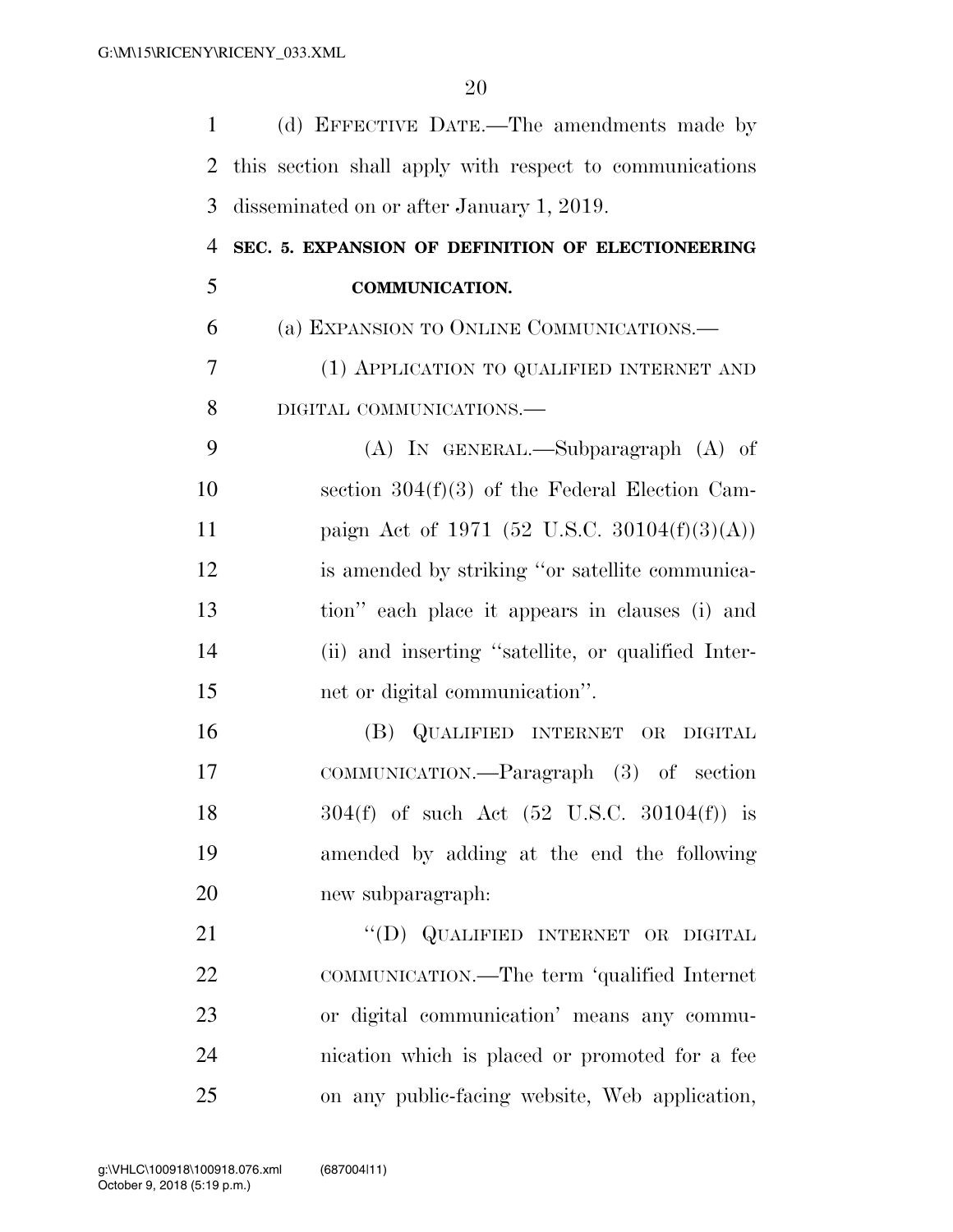| $\mathbf{1}$   | or digital application (including a social net-         |
|----------------|---------------------------------------------------------|
| $\overline{2}$ | work, ad network, or search engine).".                  |
| 3              | (2)<br>NONAPPLICATION OF RELEVANT ELEC-                 |
| $\overline{4}$ | TORATE TO ONLINE COMMUNICATIONS.-Section                |
| 5              | $304(f)(3)(A)(i)(III)$ of such Act (52 U.S.C.           |
| 6              | $30104(f)(3)(A)(i)(III))$ is amended by inserting "any  |
| $\overline{7}$ | broadcast, cable, or satellite" before "communica-      |
| 8              | tion".                                                  |
| 9              | NEWS EXEMPTION.—Section<br>(3)                          |
| 10             | $304(f)(3)(B)(i)$ of such Act $(52 \text{ U.S.C.})$     |
| 11             | $30104(f)(3)(B)(i)$ is amended to read as follows:      |
| 12             | "(i) a communication appearing in a                     |
| 13             | news story, commentary, or editorial dis-               |
| 14             | tributed through the facilities of any                  |
| 15             | broadcasting station or any online or dig-              |
| 16             | ital newspaper, magazine, blog, publica-                |
| 17             | tion, or periodical, unless such broad-                 |
| 18             | casting, online, or digital facilities<br>are           |
| 19             | owned or controlled by any political party,             |
| 20             | political committee, or candidate;".                    |
| 21             | (b) EFFECTIVE DATE.—The amendments made by              |
| 22             | this section shall apply with respect to communications |
| 23             | made on or after the date of the enactment of this Act. |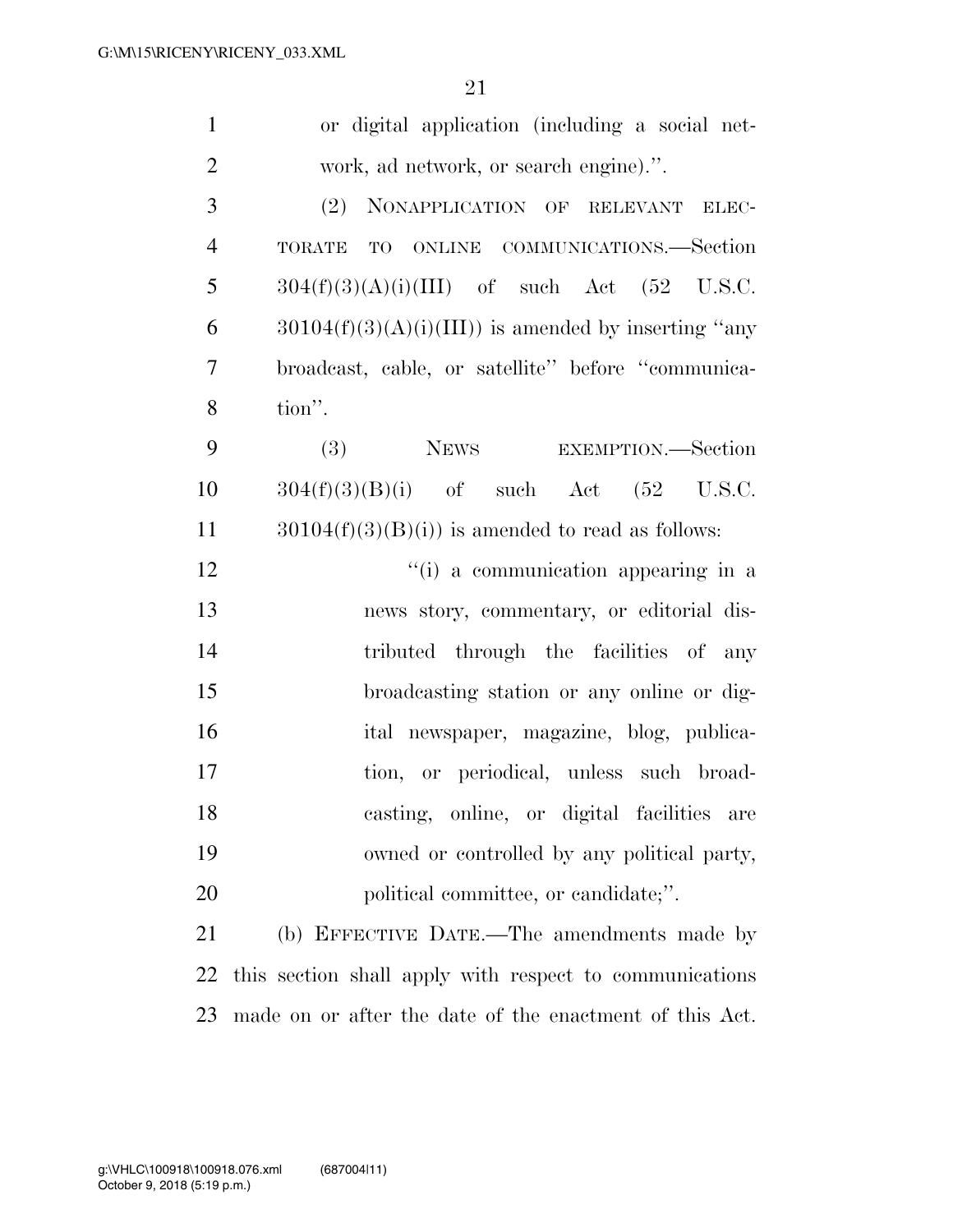### **SEC. 6. DISCLOSURE OF TRUE IDENTITY OF SOURCE OF FUNDING OF CAMPAIGN ADVERTISEMENTS.**

 (a) REQUIRING BEST EFFORTS TO DETERMINE TRUE SOURCE OF FUNDS USED TO PAY FOR CAMPAIGN ADVERTISEMENTS.—Section 318 of the Federal Election Campaign Act of 1971 (52 U.S.C. 30120) is amended by adding at the end the following new subsection:

 ''(e) REQUIRING BEST EFFORTS TO DETERMINE TRUE SOURCE OF FUNDS USED TO PAY FOR CERTAIN ADVERTISEMENTS.—

11 "(1) BEST EFFORTS REQUIRED.—The person making a disbursement of funds for a communica- tion described in paragraph (3) of subsection (a) shall make best efforts to determine the true source of the funds used for the disbursement to ensure that the names of the persons included in the state- ment required under such paragraph are the names of the persons who served as the true source of such funds. For purposes of this paragraph, such best ef- forts shall include the making of multiple requests (if necessary) to contributors to determine whether the funds provided by the contributors were trans- ferred (either directly or indirectly) by other persons. 24 "(2) TREATMENT OF POLITICAL COMMIT- TEES.—For purposes of this subsection, a political committee shall not be considered a source of funds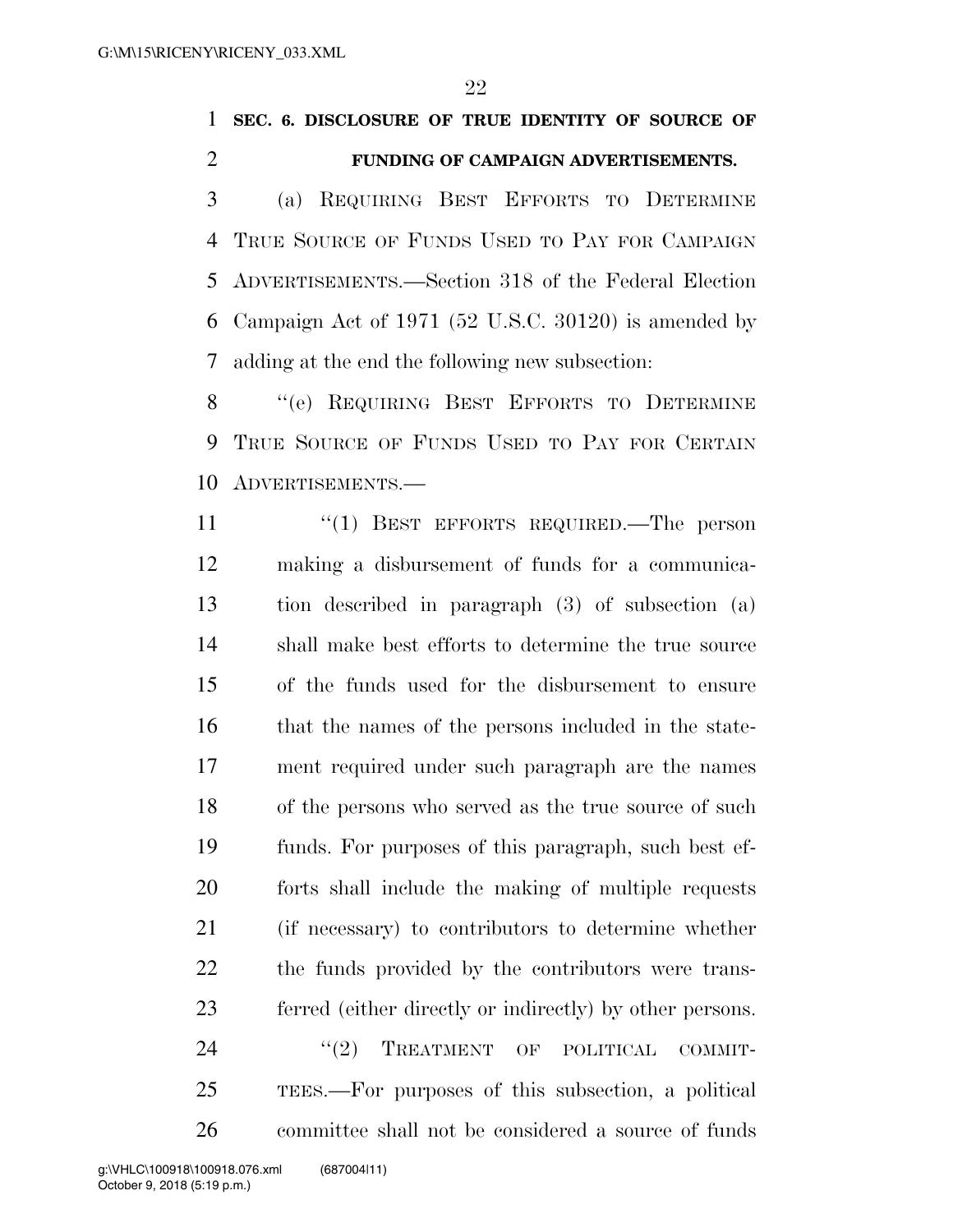| $\mathbf{1}$   | used for a disbursement for a communication de-                         |
|----------------|-------------------------------------------------------------------------|
| $\overline{2}$ | scribed in paragraph $(3)$ of subsection $(a)$ , other                  |
| 3              | than an account of a political committee established                    |
| $\overline{4}$ | for the purpose of accepting donations or contribu-                     |
| 5              | tions that do not comply with the contribution limits                   |
| 6              | or source prohibitions under this Act.".                                |
| 7              | (b) INCLUSION IN ADVERTISEMENTS OF IDENTIFICA-                          |
| 8              | TION OF TOP THREE FUNDERS.—Section 318 of such Act                      |
| 9              | $(52 \text{ U.S.C. } 30120)$ , as amended by subsection $(a)$ , is fur- |
| 10             | ther amended by adding at the end the following new sub-                |
| 11             | section:                                                                |
| 12             | "(f) DISCLOSURE OF TOP THREE FUNDERS.-                                  |
| 13             | "(1) REQUIRING DISCLOSURE IN CERTAIN AD-                                |
| 14             | VERTISEMENTS.-                                                          |
| 15             | "(A) REQUIREMENT.—Any communication                                     |
| 16             | described in paragraph $(3)$ of subsection $(a)$ ,                      |
| 17             | shall, in addition to including the information                         |
| 18             | required under such paragraph and under para-                           |
| 19             | graph $(2)$ of subsection $(d)$ , include the Top                       |
| 20             | Three Funders list (if applicable).                                     |
| 21             | $\lq\lq (B)$<br>EXCLUSION OF COMMUNICATIONS                             |
| 22             | PAID FOR BY POLITICAL PARTIES.—This sub-                                |
| 23             | section does not apply with respect to a commu-                         |
| 24             | nication paid for exclusively by a political com-                       |
| 25             | mittee of a political party.                                            |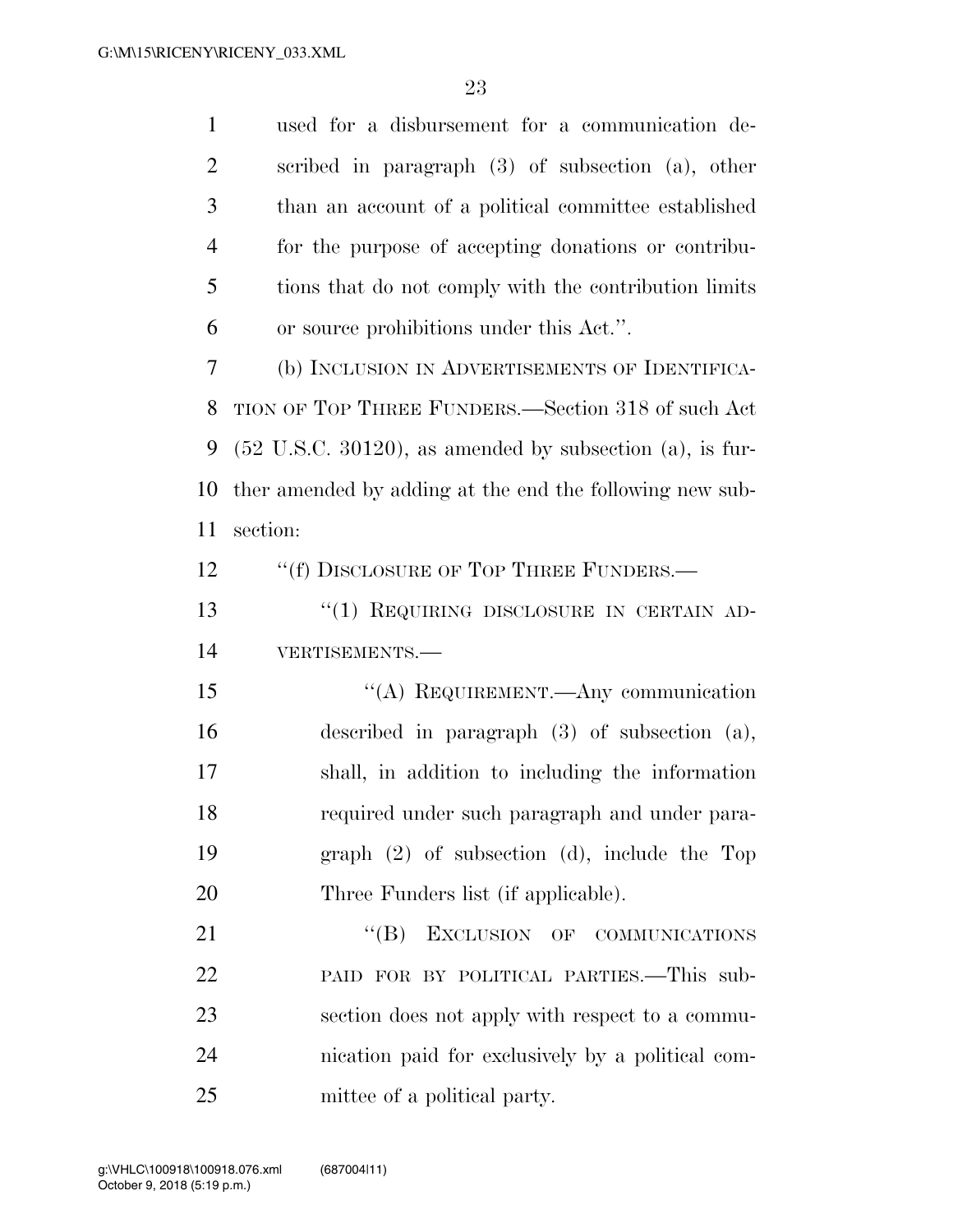1 ''(2) METHOD OF CONVEYANCE OF STATEMENT THROUGH VIDEO FORMAT.—In the case of a commu- nication to which this subsection applies which is transmitted through a video format (including through television or through the Internet or similar digital format if the transmission includes a video component), the information required under para- graph (1) shall appear in writing at the end of the communication in a clearly readable manner, with a reasonable degree of color contrast between the background and the printed statement, for a period of at least 4 seconds.

13 <sup>''</sup>(3) METHOD OF CONVEYANCE OF STATEMENT THROUGH AUDIO FORMAT.—In the case of a commu- nication to which this subsection applies which is transmitted in audio format (including through radio or through the Internet or similar digital format if the transmission includes an audio component), the information required under paragraph (1) shall in- clude, in a clearly spoken manner, the following audio statement: 'Top funders include 22 is in with the blank filled in with the names of the persons on the Top Three Funders list. 24 "(4) METHOD OF CONVEYANCE OF STATEMENT THROUGH TEXT AND IMAGES.—In the case of a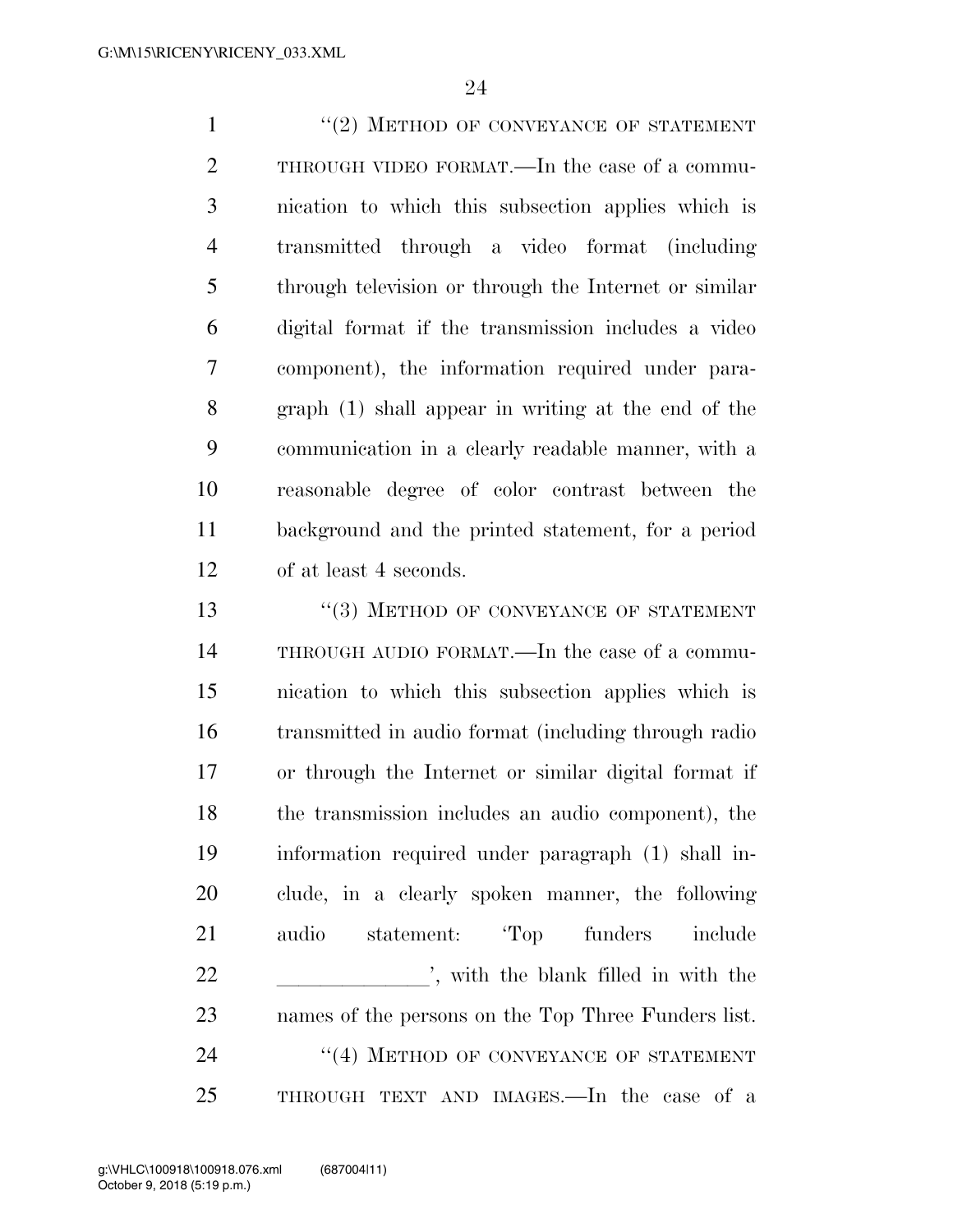| $\mathbf{1}$   | communication to which this subsection applies        |
|----------------|-------------------------------------------------------|
| $\overline{2}$ | which is a printed communication or which is trans-   |
| 3              | mitted through the Internet or similar digital man-   |
| $\overline{4}$ | ner and is not described in paragraphs (2) or para-   |
| 5              | $graph(3)$ , the information required under paragraph |
| 6              | (1) shall appear in a clearly readable manner, with   |
| 7              | a reasonable degree of color contrast between the     |
| 8              | background and the printed statement.                 |
| 9              | $``(5)$ TOP THREE FUNDERS LIST DEFINED.—              |
| 10             | "(A) IN GENERAL.—The term 'Top Three                  |
| 11             | Funders list' means, with respect to a commu-         |
| 12             | nication, a list of the three persons who, during     |
| 13             | the 12-month period ending on the date of the         |
| 14             | transmission of the communication or the date         |
| 15             | on which funds were disbursed for the commu-          |
| 16             | nication (whichever is earlier), provided the         |
| 17             | largest payments of any type in an aggregate          |
| 18             | amount exceeding the applicable threshold to          |
| 19             | the person who is paying for the communication        |
| 20             | and the amount of the payments each such per-         |
| 21             | son provided. If two or more people provided          |
| 22             | the third largest of such payments, the person        |
| 23             | who provided the most recent of such payments         |
| 24             | shall be included on the Top Three Funders            |
| 25             | list.                                                 |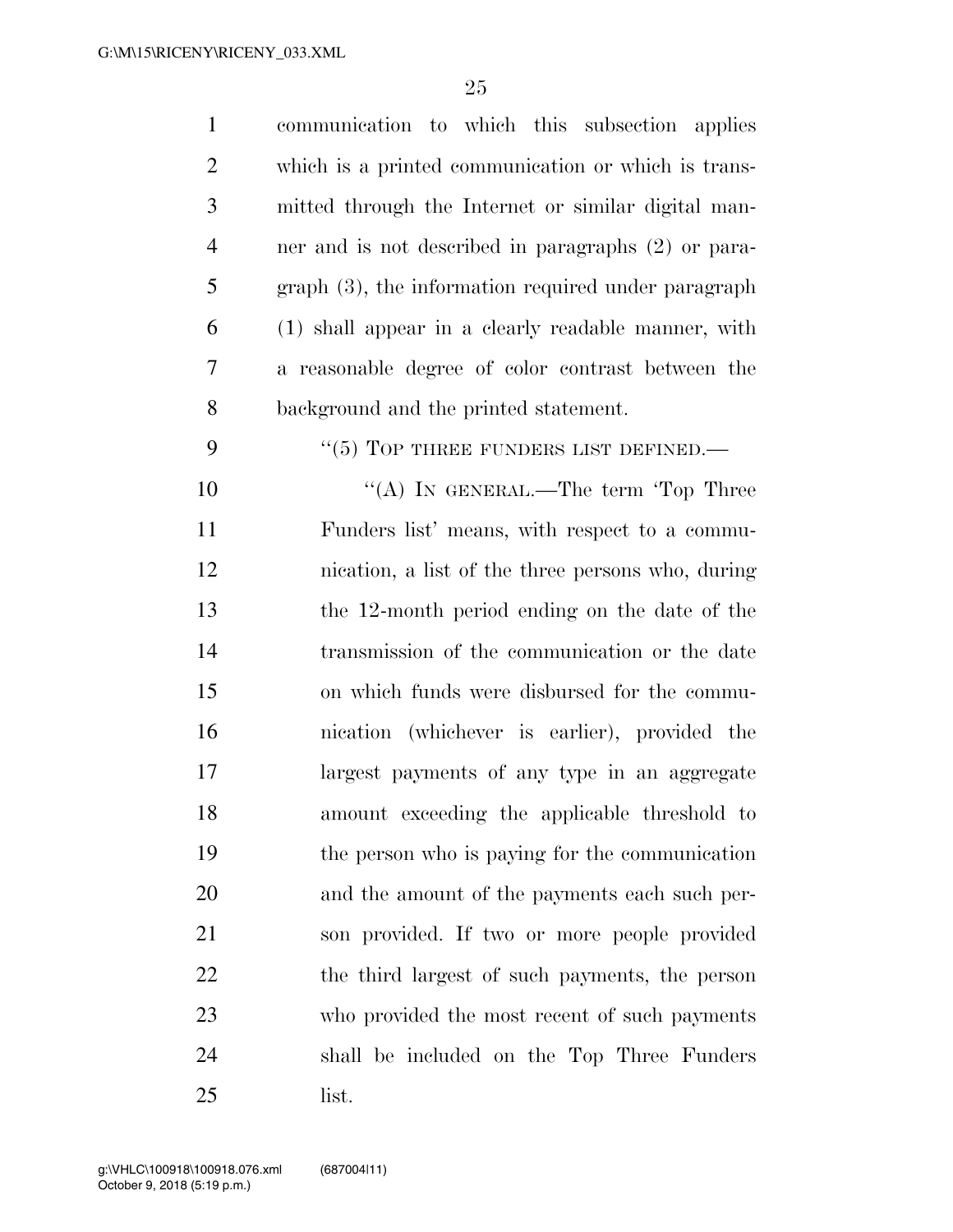| $\mathbf{1}$   | "(B) EXCLUSION OF CERTAIN PAY-                   |
|----------------|--------------------------------------------------|
| $\overline{2}$ | MENTS. For purposes of subparagraph $(A)$ ,      |
| 3              | in determining the amount of payments made       |
| $\overline{4}$ | by a person to a person paying for a commu-      |
| 5              | nication, there shall be excluded the following: |
| 6              | "(i) Any amounts provided in the or-             |
| $\tau$         | dinary course of any trade or business con-      |
| 8              | ducted by the person paying for the com-         |
| 9              | munication or in the form of investments         |
| 10             | in the person paying for the communica-          |
| 11             | tion.                                            |
| 12             | "(ii) Any payment which the person               |
| 13             | prohibited, in writing, from being used for      |
| 14             | communications under this section, but           |
| 15             | only if the person paying for the commu-         |
| 16             | nication agreed to follow the prohibition        |
| 17             | and deposited the payment in an account          |
| 18             | which is segregated from any account used        |
| 19             | to make payments for such communica-             |
| 20             | tions.                                           |
| 21             | $\cdot\cdot$ (6) APPLICABLE THRESHOLD DEFINED.—  |
| 22             | "(A) IN GENERAL.—For purposes of sub-            |
| 23             | paragraph (A), the 'applicable threshold' with   |
| 24             | respect to a communication is—                   |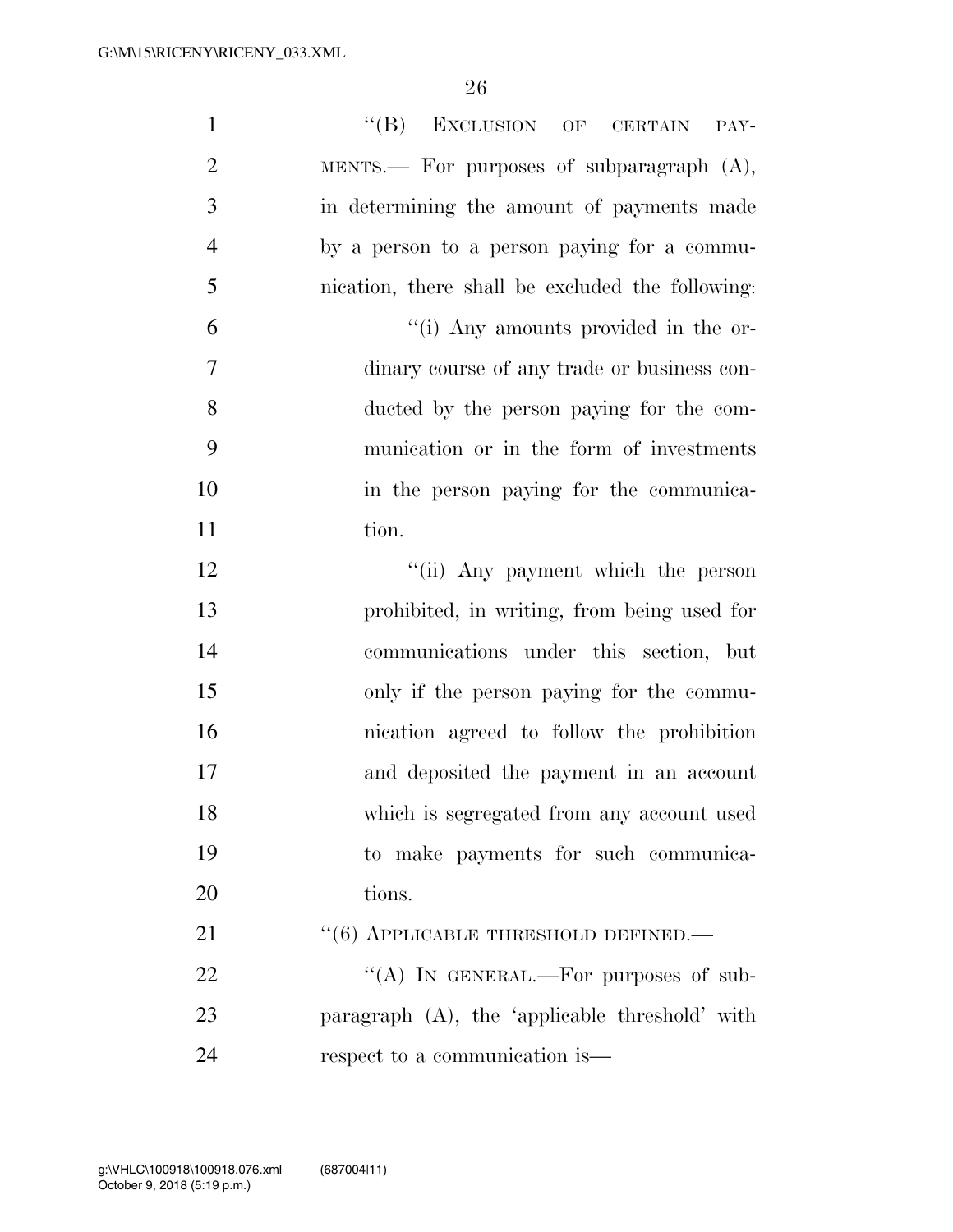| $\mathbf{1}$   | "(i) $$10,000$ , if the funds used to pay   |
|----------------|---------------------------------------------|
| $\overline{2}$ | for the costs of the communication were     |
| 3              | derived exclusively from a separate, seg-   |
| $\overline{4}$ | regated account which meets the require-    |
| 5              | ments of subparagraph $(B)$ ; or            |
| 6              | "(ii) $$50,000$ , if the funds used to pay  |
| 7              | for the costs of the communication were     |
| 8              | not derived exclusively from such an ac-    |
| 9              | count.                                      |
| 10             | "(B) REQUIREMENTS FOR ACCOUNTS.—An          |
| 11             | account meets the requirements of this sub- |
| 12             | paragraph if—                               |
| 13             | "(i) the account is separate and seg-       |
| 14             | regated from the general fund of the per-   |
| 15             | son paying for the costs of communications  |
| 16             | which are subject to the requirements of    |
| 17             | this subsection; and                        |
| 18             | "(ii) the account does not include any      |
| 19             | funds transferred from the general treas-   |
| 20             | ury of the person paying for the costs of   |
| 21             | such communications unless the funds        |
| 22             | were transferred during the 12-month pe-    |
| 23             | riod ending on the date of the transmission |
| 24             | of the communication or the date on which   |
| 25             | funds were disbursed for the communica-     |